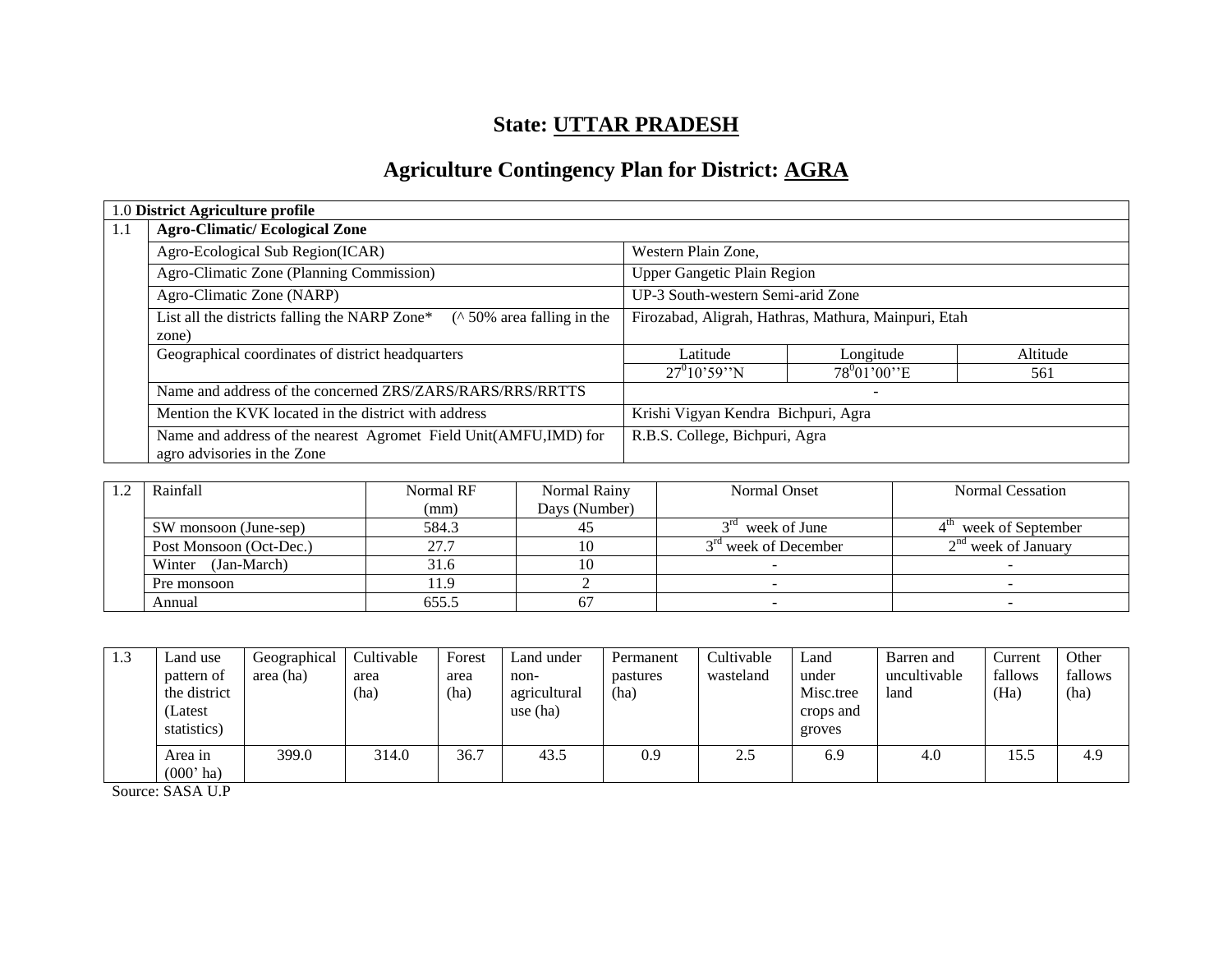| 1.4 | Major Soils                          | Area( $000$ ha) | Percent(%) of total |
|-----|--------------------------------------|-----------------|---------------------|
|     | Deep loamy soil                      | 210.0           | 67.0                |
|     | Deep fine moderate saline/sodic soil | 62.0            | 20.0                |
|     | Silty soil                           | 32.9            | 10.0                |
|     | Other(Eroded)                        | 9.0             | 3.0                 |

| سد | Agricultural land use    | $^{\circ}000$ ha)<br>Area | Cropping intensity $(\% )$ |
|----|--------------------------|---------------------------|----------------------------|
|    | Net sown area            | 284.3                     | 135 %                      |
|    | Area sown more than once | 139.5                     |                            |
|    | Gross cropped area       | 0 - 10<br>429.0           |                            |

| 1.6 | Irrigation                                                                                          | Area ('000 ha)            |                                                                                                   |                                    |
|-----|-----------------------------------------------------------------------------------------------------|---------------------------|---------------------------------------------------------------------------------------------------|------------------------------------|
|     | Net irrigation area                                                                                 | 258.2                     |                                                                                                   |                                    |
|     | Gross irrigated area                                                                                | 283.6                     |                                                                                                   |                                    |
|     | Rain fed area                                                                                       | 26.1                      |                                                                                                   |                                    |
|     | Sources of irrigation                                                                               | Number                    | Area ('000 ha)                                                                                    | Percentage of total irrigated area |
|     | Canals                                                                                              | $\qquad \qquad -$         | 27.0                                                                                              | 9.5                                |
|     | Tanks                                                                                               | $\overline{\phantom{a}}$  | 0.02                                                                                              |                                    |
|     | Open wells (Well)                                                                                   | ٠                         | 0.2                                                                                               | 0.1                                |
|     | Bore wells (Govt+Private)                                                                           | $\overline{\phantom{a}}$  | 256.3                                                                                             | 90.4                               |
|     | Lift irrigation schemes (N.A)                                                                       | $\blacksquare$            | NA                                                                                                |                                    |
|     | Micro-irrigation (N.A)                                                                              | $\overline{\phantom{a}}$  | NA                                                                                                |                                    |
|     | Other sources                                                                                       | $\blacksquare$            | $\Omega$                                                                                          |                                    |
|     | <b>Total Irrigated Area</b>                                                                         |                           | 283.5                                                                                             |                                    |
|     | Pump sets                                                                                           | ٠                         | 54950                                                                                             |                                    |
|     | No. of Tractors                                                                                     |                           | 12877                                                                                             |                                    |
|     | Groundwater availability and use* (Data<br>source: State/ Central Ground water<br>Department/Board) | No of blocks-<br>Tehsils- | $%$ )area                                                                                         | Quality of water                   |
|     | Over exploited                                                                                      | 6                         | $\sim$                                                                                            |                                    |
|     | Critical                                                                                            |                           | $\sim$                                                                                            |                                    |
|     | Semi-critical                                                                                       | 3                         | $\sim$                                                                                            |                                    |
|     | Safe                                                                                                | $\sim$                    | $\sim$                                                                                            |                                    |
|     | Waste water availability and use                                                                    | $\sim$                    | $\overline{\phantom{a}}$                                                                          |                                    |
|     | Ground water quality                                                                                |                           |                                                                                                   | Saline                             |
|     |                                                                                                     |                           | *over-exploited groundwater utilization> 100%; critical: 90-100%; semicritical: 70-90%; safe:<70% |                                    |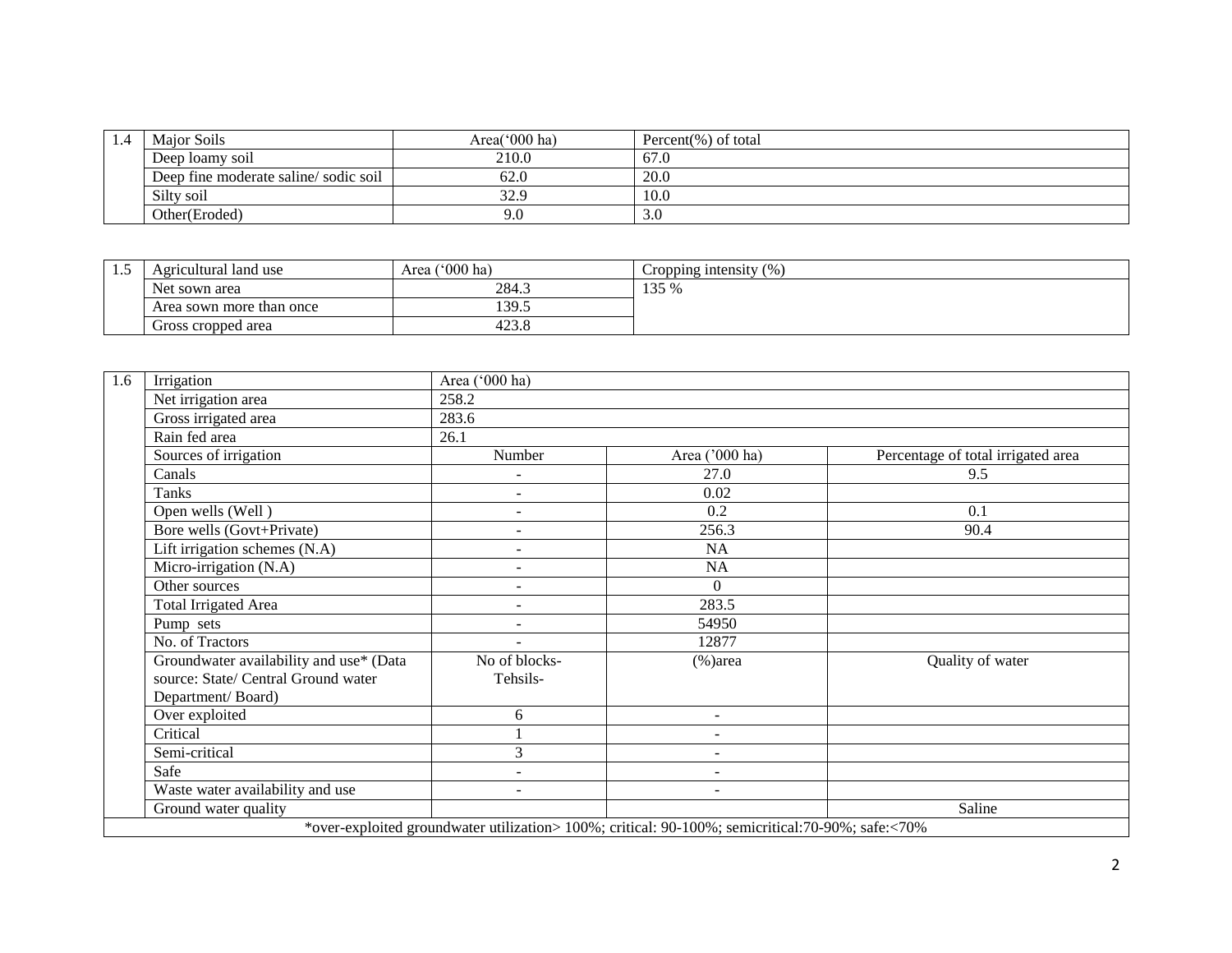#### **1.7 Area under major field crops & (As per latest figures 2013-14)**

| 1.7 | Major field crops            |           | Area('000 ha)            |                          |           |                          |                          |                          |       |  |  |
|-----|------------------------------|-----------|--------------------------|--------------------------|-----------|--------------------------|--------------------------|--------------------------|-------|--|--|
|     | cultivated(Descending order) | Kharif    | Rabi                     |                          |           |                          |                          | Summer                   | Total |  |  |
|     |                              | Irrigated | Rain fed                 | Total                    | Irrigated | Rain fed                 | Total                    |                          |       |  |  |
|     | Wheat                        |           |                          | $\overline{\phantom{a}}$ | 137.263   | 0.3                      | 137.6                    | $\overline{\phantom{a}}$ | 137.6 |  |  |
|     | Pearl millet                 | 15        | 115.7                    | 130.7                    |           | $\overline{\phantom{0}}$ | $\sim$                   | $\overline{\phantom{a}}$ | 130.7 |  |  |
|     | Potato                       |           | $\overline{\phantom{a}}$ | $\overline{\phantom{a}}$ | 58.1      | -                        | 58.1                     | $\overline{\phantom{a}}$ | 58.1  |  |  |
|     | Rapeseed Mustard             |           | $\overline{\phantom{0}}$ | $\overline{\phantom{0}}$ | 47.6      | 4.4                      | 52.0                     | $\overline{\phantom{a}}$ | 52.0  |  |  |
|     | Paddy                        | 5.2       | 0.02                     | 5.2                      | -         | $\overline{\phantom{a}}$ | $\overline{\phantom{0}}$ | $\overline{\phantom{a}}$ | 5.2   |  |  |
|     | Pigeon pea                   | 0.3       | 0.7                      | 1.0                      |           | $\overline{\phantom{0}}$ | $\overline{\phantom{a}}$ | $\overline{\phantom{a}}$ | 1.0   |  |  |

**Area under Horticulture crops -**

| <b>Crops</b> - <b>Fruits</b> |              |                  |                          |
|------------------------------|--------------|------------------|--------------------------|
|                              | <b>Total</b> | <b>Irrigated</b> | <b>Rain fed</b>          |
| Mango                        | 4.9          | 4.9              | $\sim$                   |
| Guava                        | 1.04         | T.U              | $\overline{\phantom{a}}$ |
| <b>Vegetables crops</b>      | <b>Total</b> | <b>Irrigated</b> | <b>Rain fed</b>          |
| Potato                       | 51.8         | 51.8             |                          |
| Onion                        | 0.1          | 0. .             |                          |

**Area under fodder crops & (As per latest figures 2010-11)**

| $\pm$ . | Major Fodder crops cultivated | Area (000 ha) | Total      |  |
|---------|-------------------------------|---------------|------------|--|
|         | Kharif                        | 15.4          | 15.4       |  |
|         | Rabi                          | 4.1           | $+1$       |  |
|         | Summer                        | v.            | 0. I       |  |
|         | Total                         | 25.5          | 25<br>29.9 |  |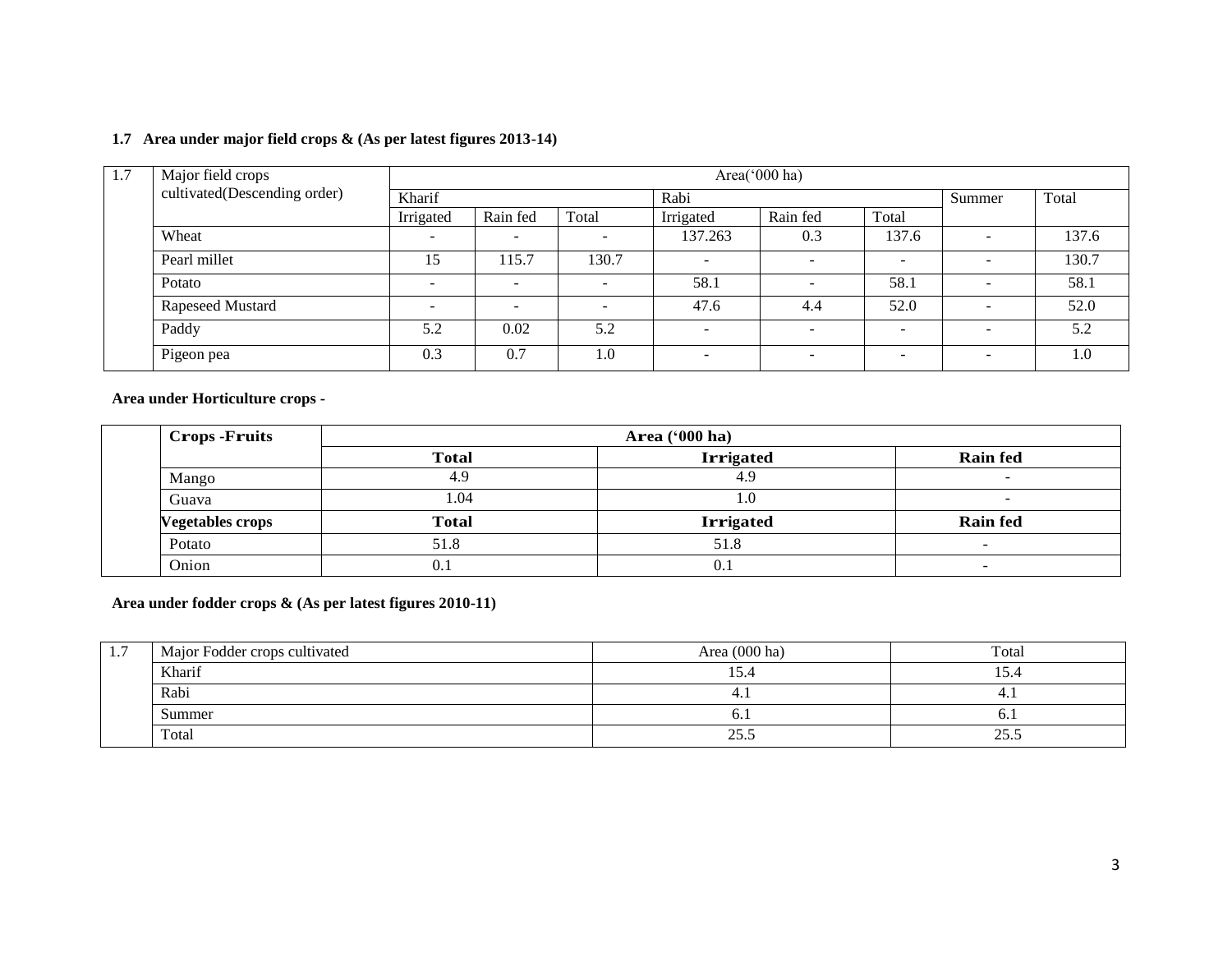#### **1.8 Livestock**

| Livestock(year 2007)                           | Male(000) | Female(000) | Total(000) |
|------------------------------------------------|-----------|-------------|------------|
| Non descriptive Cattle (local low yielding)    | 84.0      | 82.7        | 166.654    |
| Improved cattle                                | 0.023     | 0.157       | 0.180      |
| <b>Crossbred Cattle</b>                        | 8.085     | 31.088      | 39.173     |
| Non descriptive Buffaloes (local low yielding) | 71.543    | 257.839     | 329.382    |
| <b>Descript Buffaloes</b>                      | 129.898   | 467.380     | 597.278    |
| Goat                                           | 124.017   | 179.060     | 303.077    |
| Sheep                                          |           |             | 93.495     |
| Other (Camel, Pig, Yak etc)                    |           |             | 43.542     |
| Commercials dairy farms (number)               |           |             | 0.000      |

### **1.11. Production and productivity of major crops (Average of last 5 years)**

| 1.11 | Major field         |                          |                          |                          |                          | Area('000 ha)            |                          |            |              |            |
|------|---------------------|--------------------------|--------------------------|--------------------------|--------------------------|--------------------------|--------------------------|------------|--------------|------------|
|      | crops               |                          | Kharif                   |                          | Rabi                     |                          | Summer                   | Total      | Crop         |            |
|      | cultivated          | Production               | Productivity             | Production               | Productivity             | Production               | Productivity             | Production | Productivity | residue as |
|      |                     | (000 T)                  | (Kg/ha)                  | (5000)                   | (Kg/ha)                  | (000 T)                  | (Kg/ha)                  | (000 T)    | (Kg/ha)      | fodder     |
|      |                     |                          |                          |                          |                          |                          |                          |            |              | (000)      |
|      |                     |                          |                          |                          |                          |                          |                          |            |              | tons)      |
|      | Wheat               | $\overline{\phantom{a}}$ | $\overline{\phantom{a}}$ | 475.8                    | 3459                     | $\overline{\phantom{a}}$ | $\overline{\phantom{a}}$ | 475.8      | 3459         | <b>NA</b>  |
|      | Pearl               | 185.23                   | 1658                     | $\overline{\phantom{0}}$ | $\overline{\phantom{0}}$ | $\sim$                   | $\overline{\phantom{a}}$ | 185.2      | 1658         | <b>NA</b>  |
|      | millet              |                          |                          |                          |                          |                          |                          |            |              |            |
|      | Paddy               | 9.4                      | 2156                     |                          |                          | $\overline{\phantom{0}}$ |                          | 9.4        | 2156         | <b>NA</b>  |
|      | Pigeon pea          | 0.9                      | 848                      | $\overline{\phantom{0}}$ | $\sim$                   | $\overline{\phantom{0}}$ | $\overline{\phantom{a}}$ | 0.9        | 848          | NA         |
|      | Rapeseed<br>Mustard | $\overline{\phantom{a}}$ | $\overline{\phantom{a}}$ | 88.5                     | 1567                     | $\overline{\phantom{0}}$ | $\overline{\phantom{a}}$ | 88.5       | 1567         | NA         |
|      | Potato              | $\overline{\phantom{a}}$ | $\overline{\phantom{a}}$ | 1363.7                   | 249.2                    |                          | -                        | 1363.7     | 24919        | NA         |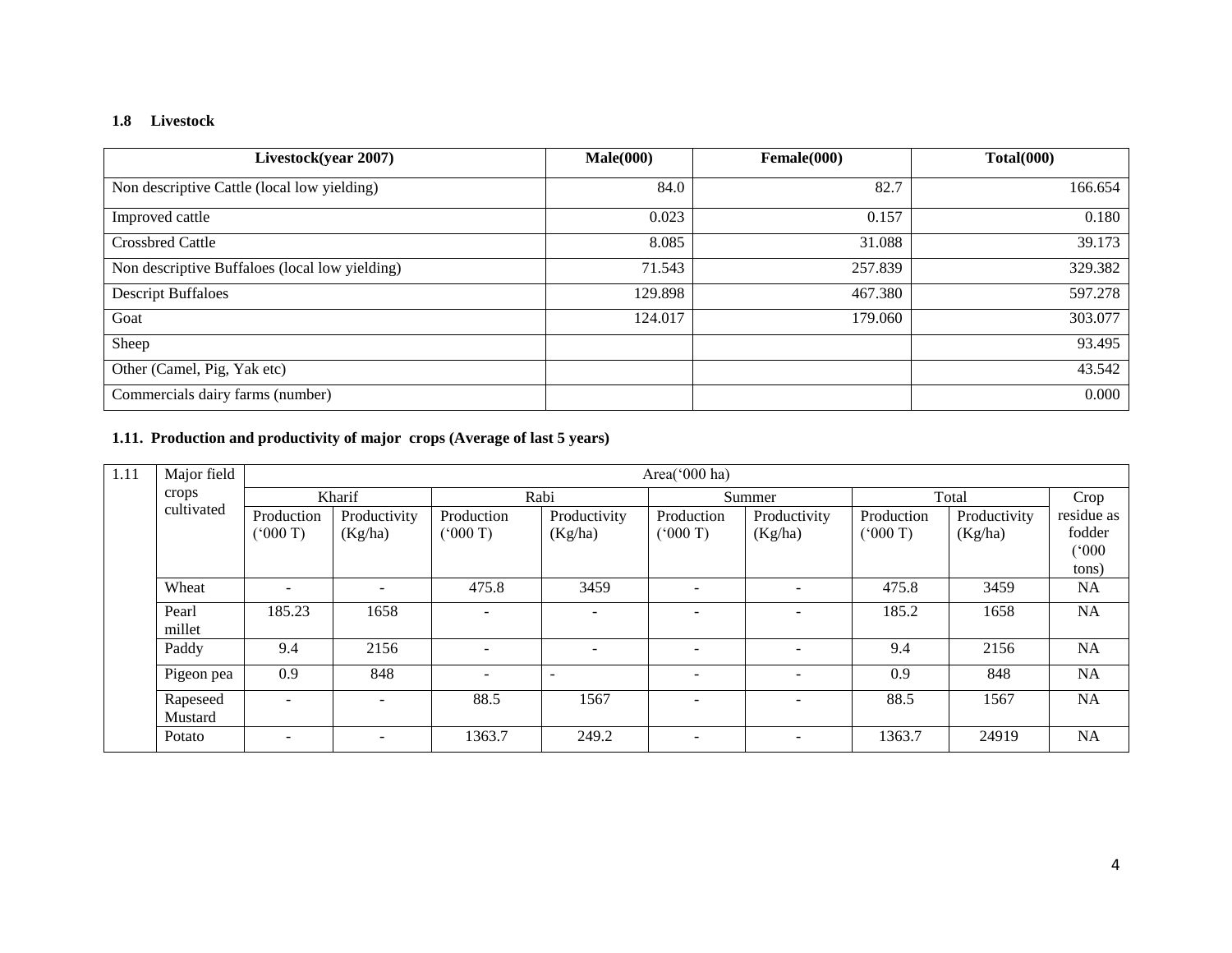| 1.11 | Name of<br>crop | Kharif                 |                                                                           |                       | Rabi                      |                       | Summer                    |                       | Total                     |                                                  |
|------|-----------------|------------------------|---------------------------------------------------------------------------|-----------------------|---------------------------|-----------------------|---------------------------|-----------------------|---------------------------|--------------------------------------------------|
|      |                 | Production<br>('000 t) | Productivity<br>(000t/ha)                                                 | Production<br>(000 t) | Productivity<br>(000t/ha) | Production<br>(000 t) | Productivity<br>(000t/ha) | Production<br>(000 t) | Productivity<br>(000t/ha) | residue<br><b>as</b><br>fodder<br>(000)<br>tons) |
|      |                 |                        | Major Horticultural crops (Crops to be identified based on total acreage) |                       |                           |                       |                           |                       |                           |                                                  |
|      | Potato          | -                      | $\overline{\phantom{a}}$                                                  | 1310.7                | 25.3                      |                       |                           |                       |                           | $\overline{\phantom{0}}$                         |
|      | Onion           |                        |                                                                           | 1.2                   | 13.2                      |                       |                           |                       |                           |                                                  |
|      | Others<br>Veg.  | 10.7                   | 11.3                                                                      | 31.9                  | 11.3                      | 10.7                  | 11.3                      | 53.2                  | 11.3                      |                                                  |

#### **Production and productivity of major crops (Average of last 5 years)**

| 1.11 | Major Fooder crops |                 | Total                    |
|------|--------------------|-----------------|--------------------------|
|      |                    | Production (MT) | Productivity (Ql./HA)    |
|      | Kharif             | 538685          | 350                      |
|      | Rabi               | 284970          | 700                      |
|      | Summer             | 182430          | 300                      |
|      | Total              | 1006085         | $\overline{\phantom{a}}$ |

| 1.12 | Sowing<br>window for 5 | Pearl<br>millet          | <b>Sesame</b>            | <b>Rice</b>     | <b>Black</b><br>gram     | Jowar                    | Green gram               | Wheat          | <b>Barley</b>            | Gram/Pea | <b>Mustard</b> |
|------|------------------------|--------------------------|--------------------------|-----------------|--------------------------|--------------------------|--------------------------|----------------|--------------------------|----------|----------------|
|      | major field            |                          |                          |                 |                          |                          |                          |                |                          |          |                |
|      | crops                  |                          |                          |                 |                          |                          |                          |                |                          |          |                |
|      | Kharif $-$             | $2nd$ week               | 2 <sup>nd</sup>          | $\sim$          | $2nd$ week               | Last week                | $2nd$ week of July       | $\overline{a}$ |                          | -        |                |
|      | Rainfed                | of July                  | week of                  |                 | of July to               | of June to               | to First week of         |                |                          |          |                |
|      |                        | to last                  | July to                  |                 | First                    | 2nd week                 | August                   |                |                          |          |                |
|      |                        | week of                  | last                     |                 | week of                  | of July                  |                          |                |                          |          |                |
|      |                        | July                     | week of                  |                 | August                   |                          |                          |                |                          |          |                |
|      |                        |                          | July                     |                 |                          |                          |                          |                |                          |          |                |
|      | Kharif -               | $\overline{\phantom{a}}$ | $\overline{\phantom{0}}$ | Last            | $\overline{\phantom{0}}$ | $\overline{\phantom{a}}$ | $\overline{\phantom{0}}$ | -              | $\overline{\phantom{0}}$ | -        |                |
|      | Irrigated              |                          |                          | week            |                          |                          |                          |                |                          |          |                |
|      |                        |                          |                          | of June         |                          |                          |                          |                |                          |          |                |
|      |                        |                          |                          | 2 <sup>nd</sup> |                          |                          |                          |                |                          |          |                |
|      |                        |                          |                          | week            |                          |                          |                          |                |                          |          |                |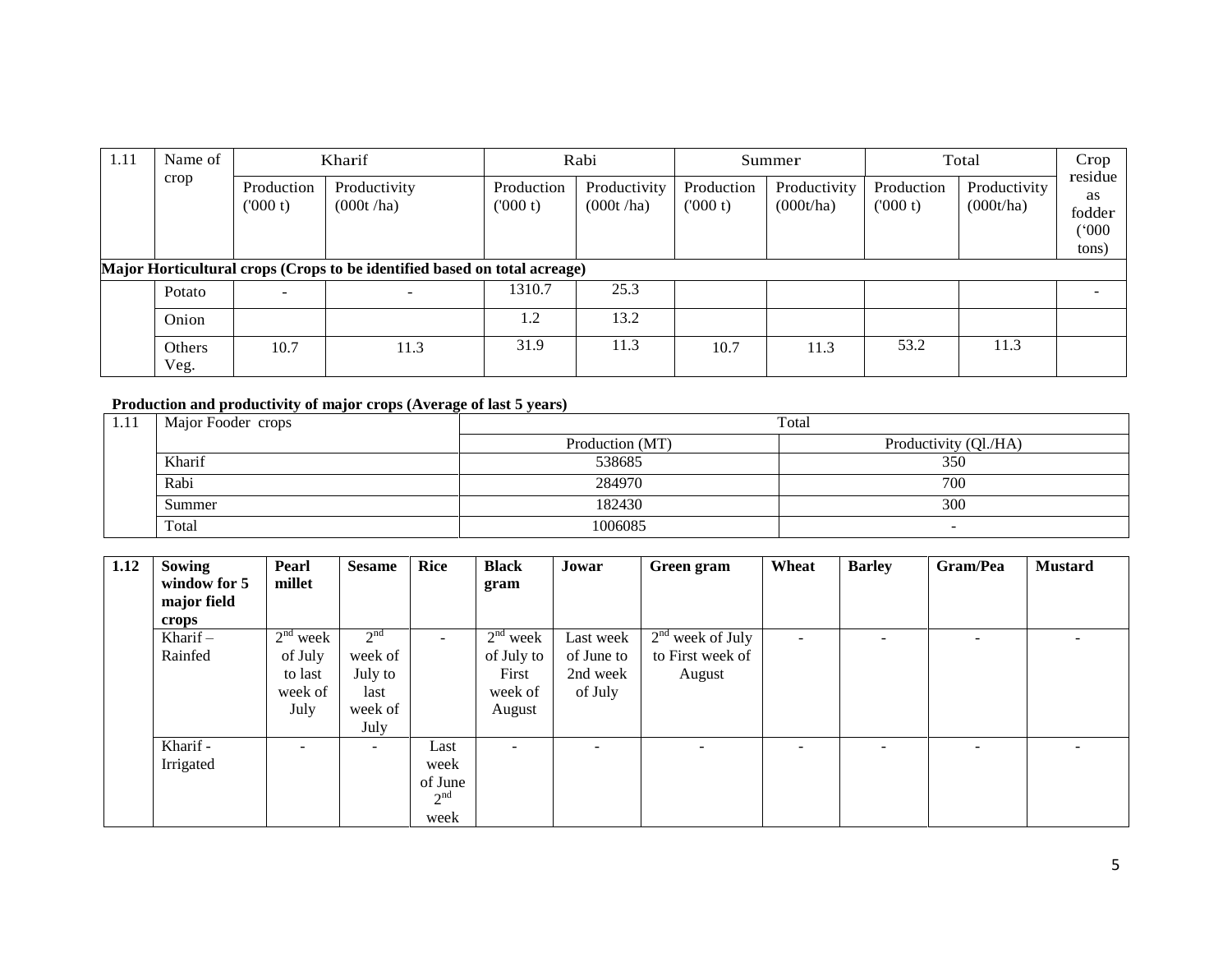|                  |  | of<br>August |  |                                                                  |                                                           |                                                     |                                                         |
|------------------|--|--------------|--|------------------------------------------------------------------|-----------------------------------------------------------|-----------------------------------------------------|---------------------------------------------------------|
| Rabi-Rainfed     |  |              |  |                                                                  | Last week<br>of October<br>to last<br>week of<br>November | first week of<br>October last<br>week of<br>October | 2nd week of<br>September to<br>first week of<br>October |
| Rabi - Irrigated |  |              |  | first<br>week of<br>Novemb<br>er last<br>week of<br>Novemb<br>er | $\overline{\phantom{a}}$                                  | $\overline{\phantom{0}}$                            |                                                         |

| 1.13 | What is the major contingency the district is prone to?                          | Regular | <b>Occasional</b> | <b>None</b> |
|------|----------------------------------------------------------------------------------|---------|-------------------|-------------|
|      | Drought                                                                          |         |                   |             |
|      | Flood                                                                            |         |                   |             |
|      | Cyclone                                                                          |         |                   |             |
|      | Hail storm                                                                       |         |                   |             |
|      | Heat wave                                                                        |         |                   |             |
|      | Cold wave                                                                        |         |                   |             |
|      | Frost                                                                            |         |                   |             |
|      | Sea water intrusion                                                              |         |                   |             |
|      | Sheath Blight, Stemborer, Pyrilla loose smut, Heliothis, Rust etc white<br>grub. |         |                   |             |

| Include Digital maps of the district for | Location map of district with in State as Annexure 1 | Enclosed : Yes |
|------------------------------------------|------------------------------------------------------|----------------|
|                                          | Mean annual rainfall as Annexure                     | Enclosed : Yes |
|                                          | Soil map as Annexure 3                               | Enclosed : Yes |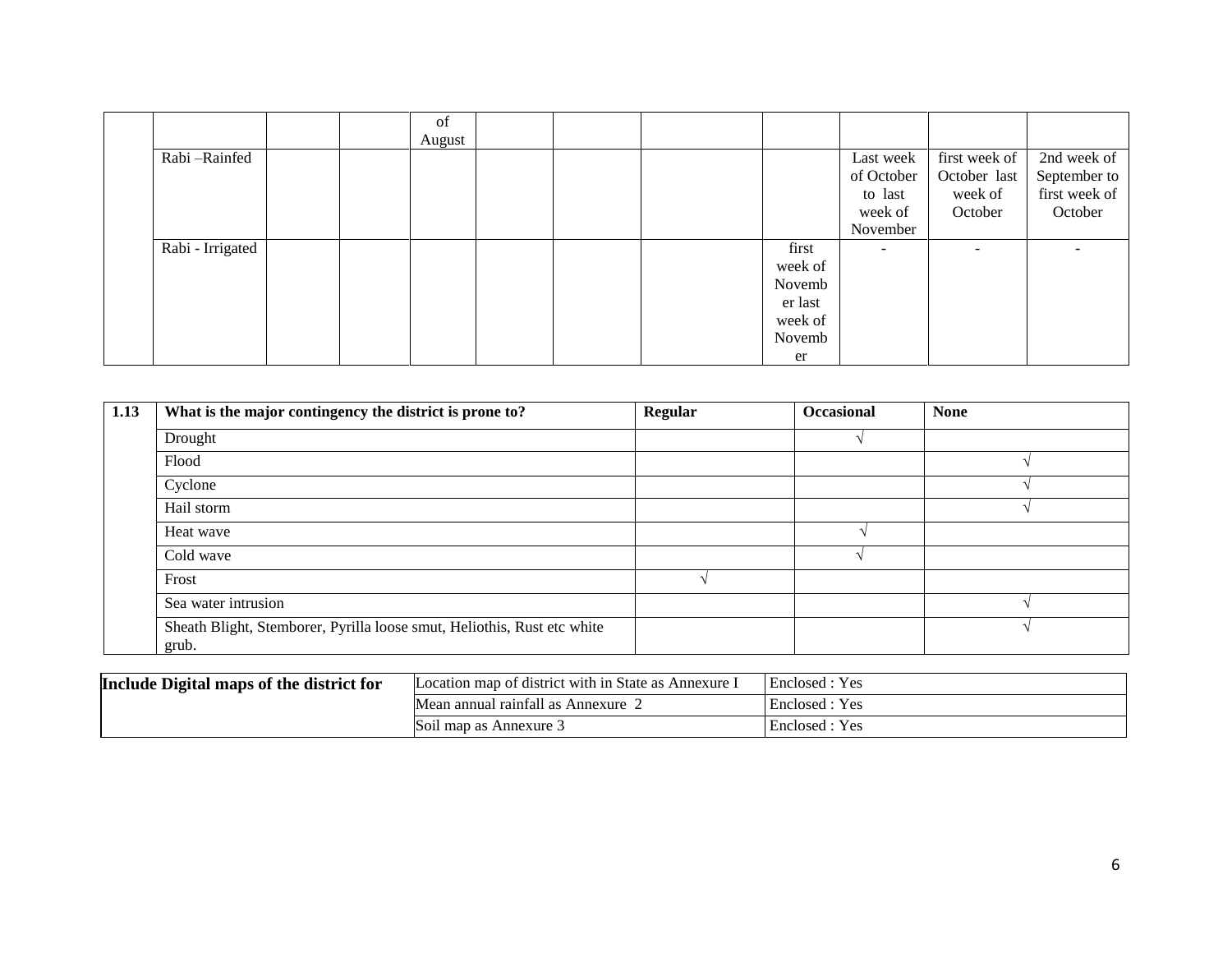Annexure I Location map of Agra district

# **UTTAR PRADESH**

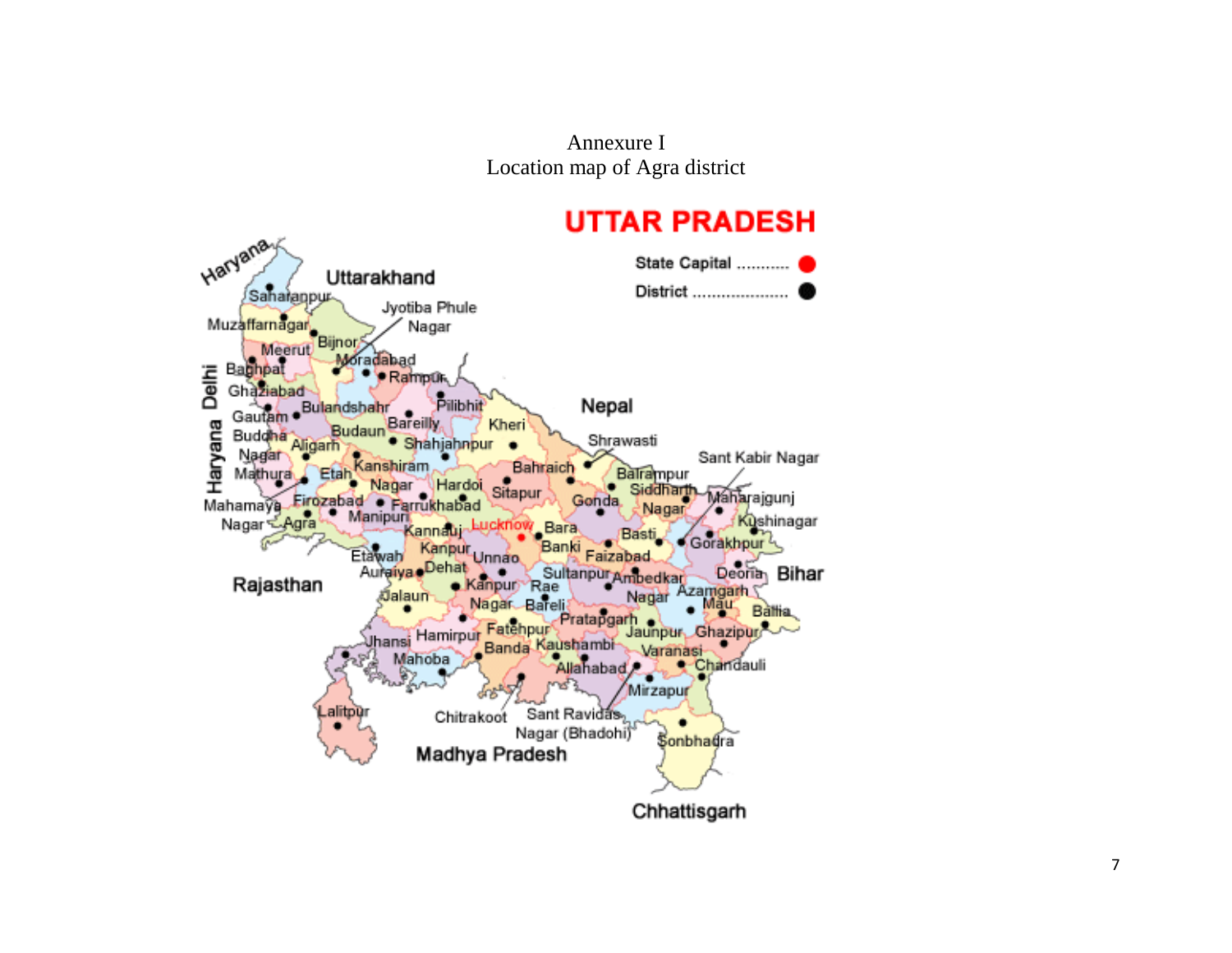Annexure 2 Average Month-wise rainfall (mm) in Agra District

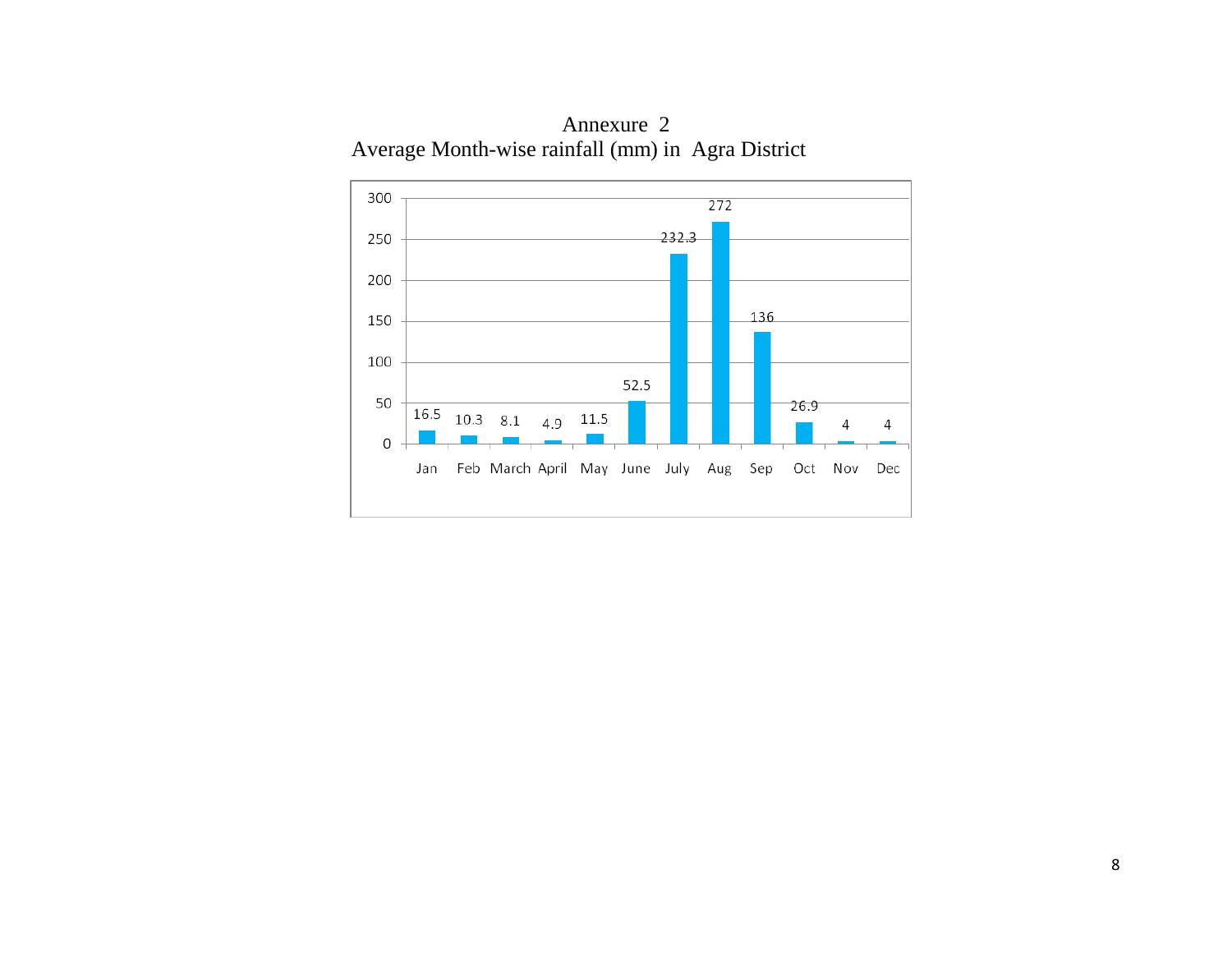#### **1.14. Soil map of Agra district**

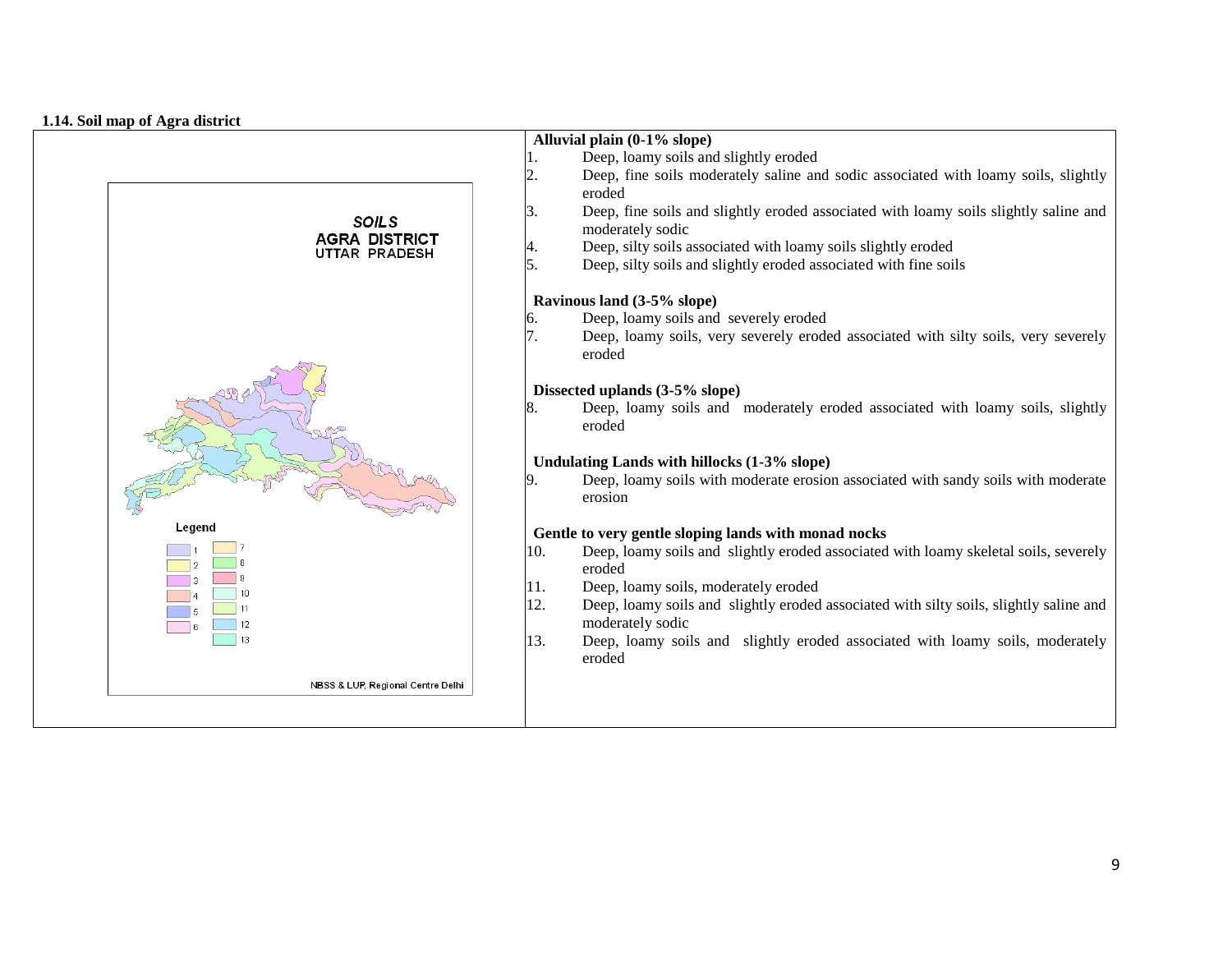#### **2.0 Strategies for weather related contingencies**

**2.1 Drought**

### **2.1.1 Rainfed situation**

| <b>Condition</b>                                  |                                   |                                                                                          |                                                       | <b>Suggested Contingency measures</b>                                                                  |                                                              |
|---------------------------------------------------|-----------------------------------|------------------------------------------------------------------------------------------|-------------------------------------------------------|--------------------------------------------------------------------------------------------------------|--------------------------------------------------------------|
| <b>Early season</b><br>drought<br>(delayed onset) | <b>Major Farming</b><br>situation | <b>Normal Crop / Cropping</b><br>system                                                  | Change in crop / cropping<br>system including variety | <b>Agronomic measures</b>                                                                              | <b>Remarks</b> on<br>Implementation <sup>e</sup>             |
| Delay by 2<br>weeks $(1st$ of<br>$July)*$         | Sandy Loam                        | Pigeon pea (Bahar, Narendra 1<br>and $2$ ) + Pearl millet(NDFB 3)<br>+ Black gram (Ajad) | No Change,                                            | Pigeon pea +Pearl<br>millet+ black gram<br>(1:2:1)<br>Use multi crop planter<br>and grow on raised bed | Dept. of<br>Agriculture./Sadhan<br>Sahkari samiti/UP<br>agro |
|                                                   | Loamy Sand                        | Fallow-<br>lentil/Mustard/Pea/Chick pea                                                  |                                                       | Summer ploughing for<br>conserve moisture                                                              |                                                              |

| <b>Condition</b>                                  |                                   |                                                                                     |                                                                                         | <b>Suggested Contingency measures</b> |                                     |
|---------------------------------------------------|-----------------------------------|-------------------------------------------------------------------------------------|-----------------------------------------------------------------------------------------|---------------------------------------|-------------------------------------|
| <b>Early season</b><br>drought (delayed<br>onset) | <b>Major Farming</b><br>situation | <b>Normal Crop/cropping system</b>                                                  | Change in crop/cropping<br>system                                                       | <b>Agronomic measures</b>             | <b>Remarks</b> on<br>Implementation |
| Delay by 4 weeks<br>$(3rd$ weeks of<br>July)      | Sandy Loam                        | Pigeon pea (Bahar, Narendra 1<br>and 2) + Pearl millet(NDFB 3) +<br>Urd bean (Ajad) | Change in variety with short<br>duration like<br>Pearl millet –WCC 75, Pusa<br>322, 323 | 20% more seed rate                    |                                     |
|                                                   | Loamy sand                        | Fallow-lentil/Mustard/Pea/Chick<br>pea                                              |                                                                                         |                                       |                                     |

| Condition                                         |                                   |                                                                                            |                                                                                                                                    | <b>Suggested Contingency measures</b> |                                                                  |
|---------------------------------------------------|-----------------------------------|--------------------------------------------------------------------------------------------|------------------------------------------------------------------------------------------------------------------------------------|---------------------------------------|------------------------------------------------------------------|
| <b>Early season</b><br>drought (delayed<br>onset) | <b>Major Farming</b><br>situation | <b>Normal Crop/cropping</b><br>system                                                      | Change in crop/cropping<br>system                                                                                                  | <b>Agronomic measures</b>             | <b>Remarks</b> on<br>Implementation                              |
| Delay by 6 weeks<br>$1st$ week of<br>August)      | Sandy loam                        | Pigeon pea (Bahar, Narendra 1<br>and $2$ ) + Pearl millet(NDFB 3)<br>$+$ Black gram (Ajad) | Short duration cvs pearl millet<br>for Fodder (NDFB 3)<br>Prefer sole crop black gram on<br>raised bed using raised bed<br>planter | Recommended practices                 | <b>UP</b><br>other<br>Agro/<br>sources for raised<br>bed planter |
|                                                   |                                   | Pigeon pea (Bahar, Narendra 1                                                              | Short duration cvs pearl millet                                                                                                    | Recommended practices                 |                                                                  |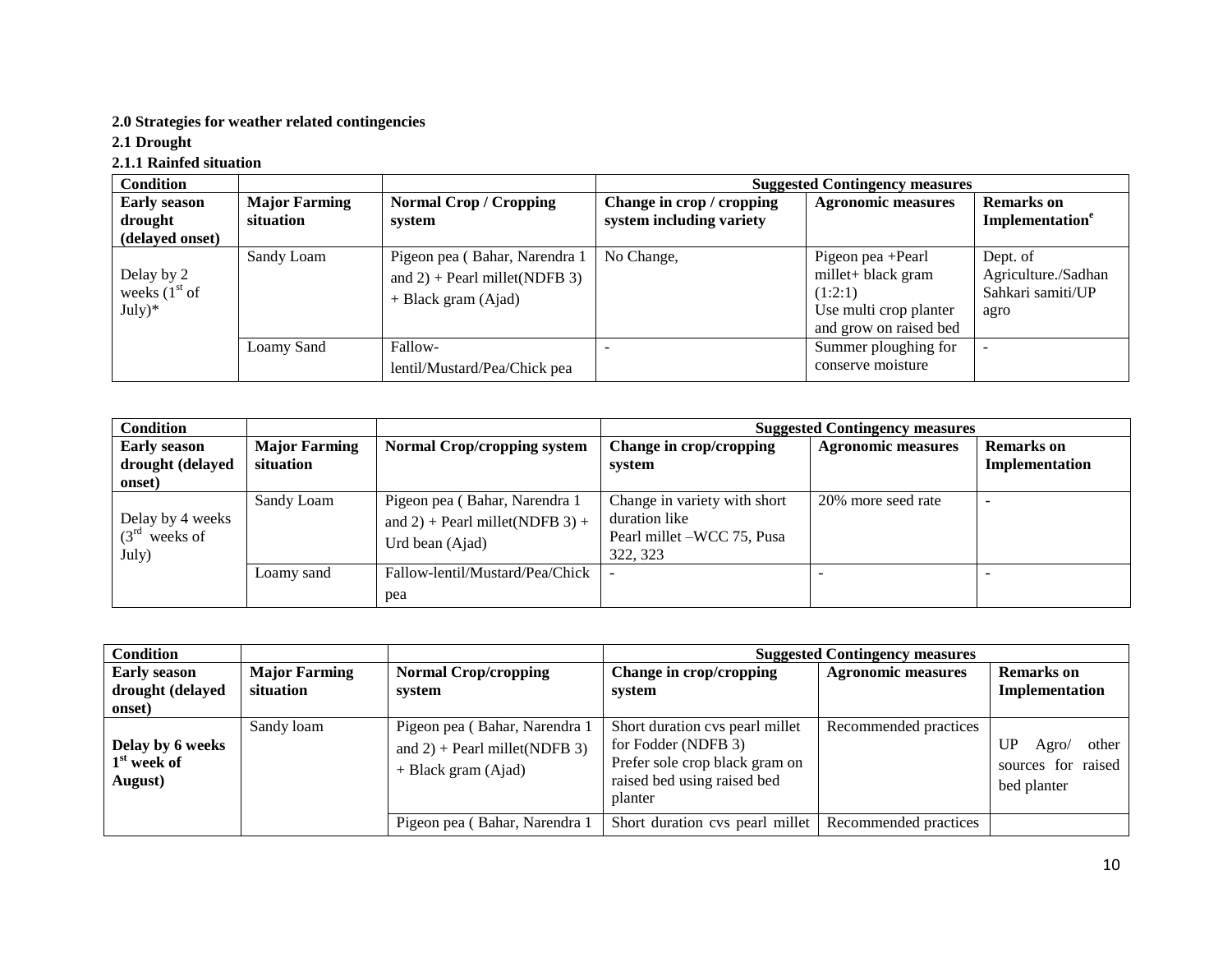|            | and 2) +Sorghum (Varsha,CSH<br>13 and 23, Bundela) | for Fodder (NDFB 3)<br>Prefer sole crop black gram on<br>raised bed using raised bed<br>planter | UP<br>Agro/ other<br>sources for raised<br>bed planter |
|------------|----------------------------------------------------|-------------------------------------------------------------------------------------------------|--------------------------------------------------------|
| Loamy sand | Fallow-                                            |                                                                                                 |                                                        |
|            | lentil/Mustard/Pea/Chick pea                       |                                                                                                 |                                                        |

| <b>Condition</b>                              |                      |                                                                                            |                                                                                                                       | <b>Suggested Contingency measures</b> |                   |
|-----------------------------------------------|----------------------|--------------------------------------------------------------------------------------------|-----------------------------------------------------------------------------------------------------------------------|---------------------------------------|-------------------|
| <b>Early season</b>                           | <b>Major Farming</b> | <b>Normal Crop/cropping</b>                                                                | Change in crop/cropping                                                                                               | <b>Agronomic measures</b>             | <b>Remarks</b> on |
| drought (delayed<br>onset)                    | situation            | system                                                                                     | system                                                                                                                |                                       | Implementation    |
| Delay by 8 weeks<br>$(3rd$ week of<br>August) | Sandy loam           | Pigeon pea (Bahar, Narendra 1<br>and $2$ ) + Pearl millet(NDFB 3)<br>$+$ black gram (Ajad) | Planing for early rabi crops in<br>September e.g. Toria (Type)<br>36, Type 9, Bhavani) Mustard<br>(Varuna, Pusa bold) | Land preparation                      |                   |
|                                               |                      | Pigeon pea (Bahar, Narendra 1<br>and $2) +$ Sorghum (Varsha, CSH<br>13 and 23, Bundela)    | Planning for early rabi crops in<br>September e.g. Toria (Type<br>36, Type 9, Bhavani) Mustard<br>(Varuna, Pusa bold) | Land preparation                      | -                 |
|                                               | Loamy sand           | Fallow-<br>lentil/Mustard/Pea/Chick pea                                                    |                                                                                                                       |                                       |                   |

| <b>Condition</b>    |                      |                                          |                       | <b>Suggested Contingency measures</b> |                |
|---------------------|----------------------|------------------------------------------|-----------------------|---------------------------------------|----------------|
| Early season        | <b>Major Farming</b> | <b>Normal Crop/cropping</b>              | Crop management       | Soil nutrient &                       | Remarks on     |
| drought (Normal     | situation            | system                                   |                       | moisture conservation                 | Implementation |
| onset)              |                      |                                          |                       | measures                              |                |
|                     | Sandy loam           | Pigeon pea (Bahar, Narendra)             | No Change             |                                       |                |
| <b>Normal onset</b> |                      | $\ln \text{ and } 2$ + Pearl millet(NDFB | Gap filling to        |                                       |                |
| followed by 15-20   |                      | $3$ + black gram (Ajad)                  | maintain proper plant |                                       |                |
| days dry spell      |                      |                                          | population            |                                       |                |
| after sowing        |                      |                                          | Resowing if the plant |                                       |                |
| leading to poor     |                      |                                          | population is < 30%   |                                       |                |
| germination/crop    | Loamy sand           | Fallow-                                  |                       |                                       |                |
| stand etc.          |                      | lentil/Mustard/Pea/Chick pea             |                       |                                       |                |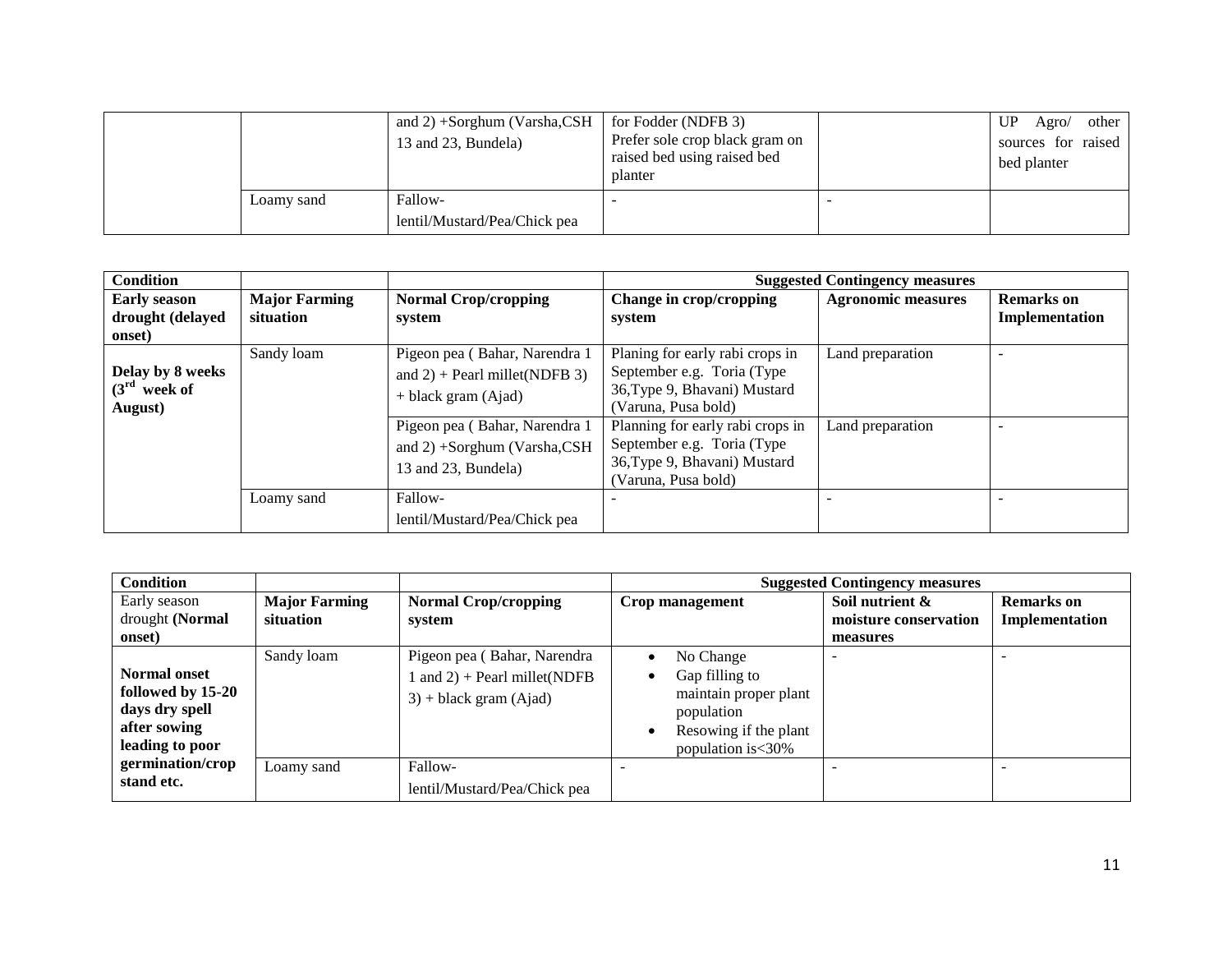| <b>Condition</b>                                                                                 |                                   |                                                                                           |                                         | <b>Suggested Contingency measures</b>                |                                     |
|--------------------------------------------------------------------------------------------------|-----------------------------------|-------------------------------------------------------------------------------------------|-----------------------------------------|------------------------------------------------------|-------------------------------------|
| Mid season<br>drought (long dry<br>spell, consecutive 2<br>weeks rainless<br>$(>2.5$ mm) period) | <b>Major Farming</b><br>situation | <b>Normal Crop/cropping</b><br>system                                                     | Crop management                         | Soil nutrient &<br>moisture conservation<br>measures | <b>Remarks</b> on<br>Implementation |
| At vegetative stage                                                                              | Sandy loam                        | Pigeon pea (Bahar, Narendra<br>and $2$ ) + Pearl millet(NDFB<br>$3$ ) + black gram (Ajad) | Weeding, Mulching with<br>removed weeds | Foliar spray with 1%<br><b>KCl</b>                   |                                     |

| <b>Condition</b>                |                                   |                                       | <b>Suggested Contingency measures</b> |                                          |                                     |
|---------------------------------|-----------------------------------|---------------------------------------|---------------------------------------|------------------------------------------|-------------------------------------|
| Mid season<br>drought (long dry | <b>Major Farming</b><br>situation | <b>Normal Crop/cropping</b><br>system | Crop management                       | Soil nutrient &<br>moisture conservation | <b>Remarks</b> on<br>Implementation |
| spell)                          |                                   |                                       |                                       | measues                                  |                                     |
|                                 |                                   | Pigeon pea (Bahar, Narendra 1         | Weeding, Mulching with                | Opening conservation                     |                                     |
| At flowering/                   | Sandy loam                        | and $2$ ) + Pearl millet(NDFB 3)      | removed weeds                         | furrow                                   |                                     |
| fruiting stage                  |                                   | + Black gram (Ajad)                   |                                       |                                          |                                     |
|                                 |                                   | Pigeon pea (Bahar, Narendra 1         | Weeding, Mulching with                |                                          |                                     |
|                                 |                                   | and 2) +Sorghum (Varsha,CSH           | removed weeds                         |                                          |                                     |
|                                 |                                   | 13 and 23, Bundela)                   |                                       |                                          |                                     |

| <b>Condition</b>                                            |                                   |                                                                                          | <b>Suggested Contingency measures</b>                         |                    |                                     |
|-------------------------------------------------------------|-----------------------------------|------------------------------------------------------------------------------------------|---------------------------------------------------------------|--------------------|-------------------------------------|
| <b>Terminal drought</b><br>(Early withdrawal<br>of monsoon) | <b>Major Farming</b><br>situation | <b>Normal Crop/cropping</b><br>system                                                    | Crop management                                               | Rabi Crop planning | <b>Remarks</b> on<br>Implementation |
|                                                             | Sandy loam                        | Pigeon pea (Bahar, Narendra 1<br>and $2$ ) + Pearl millet(NDFB 3)<br>$+$ Urd bean (Ajad) | In case of Pearl Millet in<br>severe case, Harvest for fodder |                    |                                     |
|                                                             |                                   | Pigeon pea (Bahar, Narendra 1<br>and $2) +$ Sorghum (Varsha, CSH<br>13 and 23, Bundela)  | In case of Sorghum in severe<br>case, Harvest for fodder      |                    |                                     |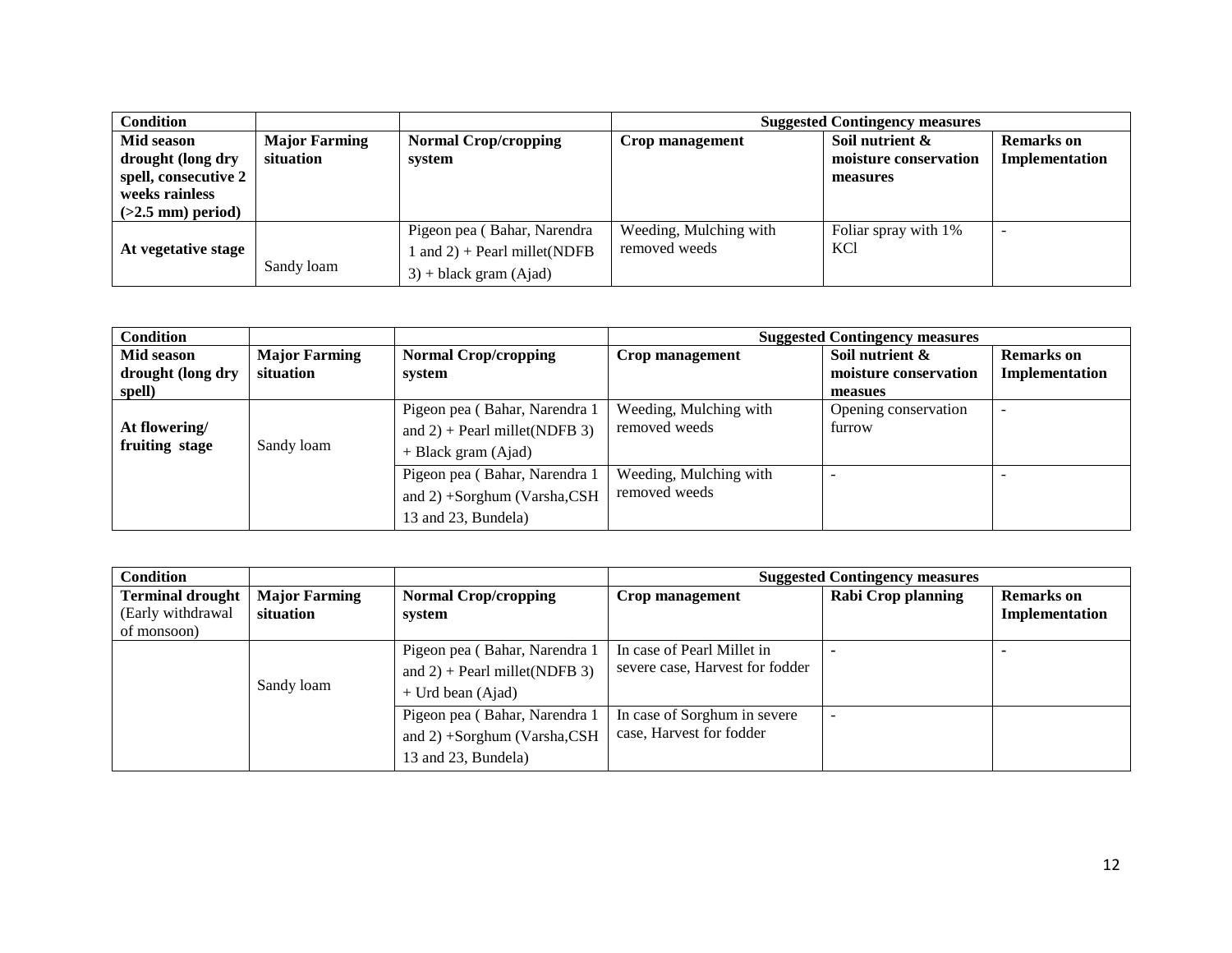### **2.1.2 Drought - Irrigated situation**

| <b>Condition</b>                                             |                                   |                                          |                                                                                                    | <b>Suggested Contingency measures</b>                                                       |                                     |
|--------------------------------------------------------------|-----------------------------------|------------------------------------------|----------------------------------------------------------------------------------------------------|---------------------------------------------------------------------------------------------|-------------------------------------|
|                                                              | <b>Major Farming</b><br>situation | <b>Normal</b><br>Crop/cropping<br>system | Change in crop/cropping system                                                                     | Agronomic measures <sup>1</sup>                                                             | <b>Remarks</b> on<br>Implementation |
| Delayed release of<br>water in canals<br>due to low rainfall | Sandy Loam                        | Rice                                     | Short duration varieties such as Narendra<br>97, Susk Samrat, Shahbhagi, NDR 118,<br><b>NDR 80</b> | <b>DSR</b><br>$\bullet$<br>drum seeding<br>٠<br><b>SRI</b><br>٠<br>Ensure<br>application of |                                     |
|                                                              |                                   | Maize                                    | HQPM 5, Naveen, Tarun, Sweta,<br>Kanchan                                                           | Ridge and<br>٠<br>furrow system<br>Ensure<br>٠<br>application of<br>K                       | $\overline{\phantom{0}}$            |
|                                                              |                                   | Pearl millet                             | PMH <sub>1</sub>                                                                                   |                                                                                             |                                     |
|                                                              |                                   | Sorghum                                  | Popular hybrids                                                                                    |                                                                                             | $\overline{\phantom{a}}$            |

| <b>Condition</b>                                             |                                   |                                          |                                                                                                    | <b>Suggested Contingency measures</b>                                                               |                                     |
|--------------------------------------------------------------|-----------------------------------|------------------------------------------|----------------------------------------------------------------------------------------------------|-----------------------------------------------------------------------------------------------------|-------------------------------------|
|                                                              | <b>Major Farming</b><br>situation | <b>Normal</b><br>Crop/cropping<br>system | Change in crop/cropping system                                                                     | <b>Agronomic measures</b>                                                                           | <b>Remarks</b> on<br>Implementation |
| Limited release of<br>water in canals<br>due to low rainfall | Sandy Loam                        | Rice                                     | Short duration varieties such as Narendra<br>97, Susk Samrat, Shahbhagi, NDR 118,<br><b>NDR 80</b> | <b>DSR</b><br>$\bullet$<br>drum seeding<br>$\bullet$<br><b>SRI</b><br>Ensure<br>application of<br>K |                                     |
|                                                              |                                   | Maize                                    | HQPM 5, Naveen, Tarun, Sweta, Kanchan                                                              | Ridge and<br>$\bullet$<br>furrow system<br>Ensure<br>٠<br>application of<br>K                       | $\overline{\phantom{a}}$            |
|                                                              |                                   | Pearl millet                             | PMH <sub>1</sub>                                                                                   |                                                                                                     |                                     |
|                                                              |                                   | Sorghum                                  | Popular hybrids                                                                                    | ۰                                                                                                   | ۰                                   |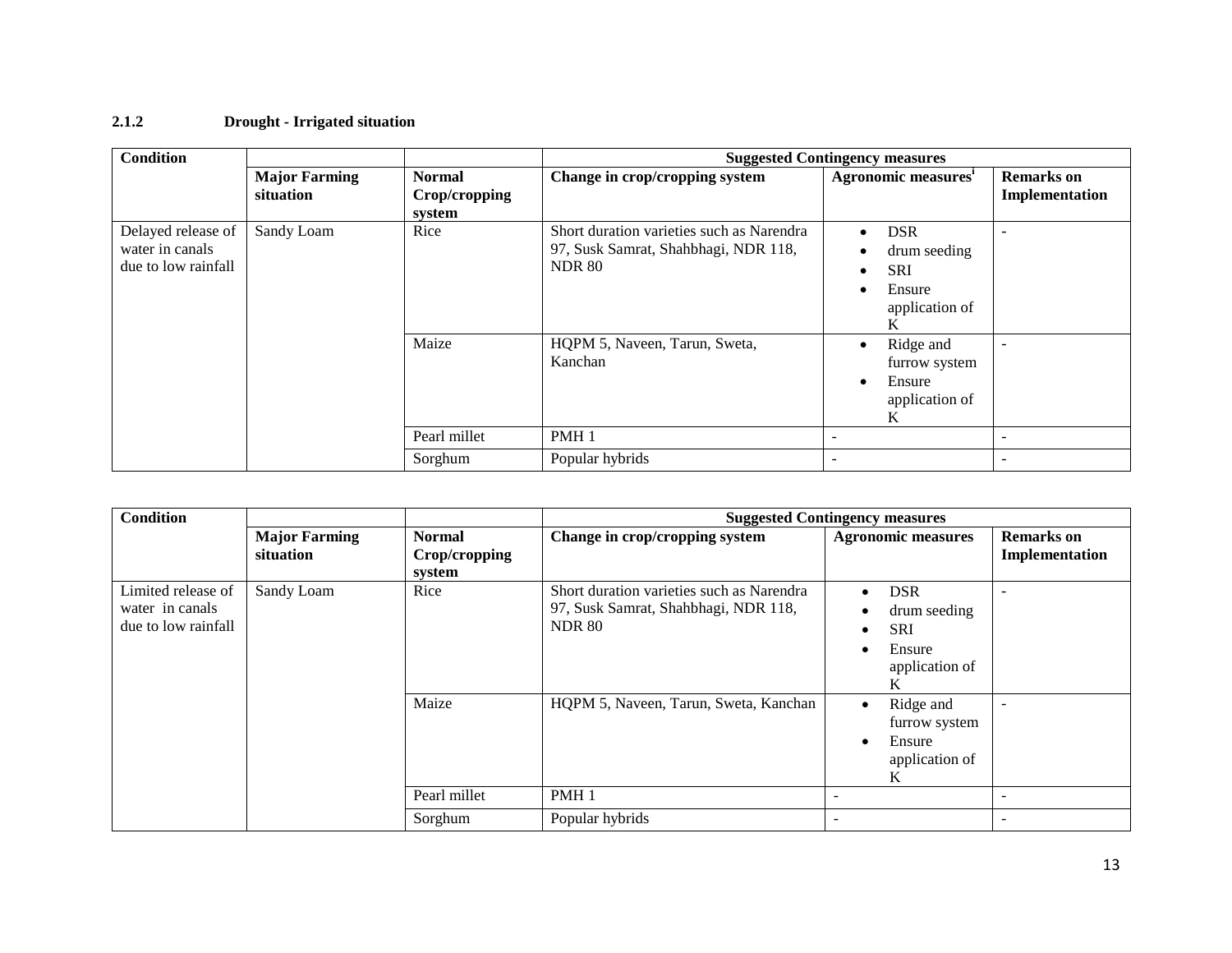| <b>Condition</b>                  |                                   |                                          | <b>Suggested Contingency measures</b>                 |                           |                                     |
|-----------------------------------|-----------------------------------|------------------------------------------|-------------------------------------------------------|---------------------------|-------------------------------------|
|                                   | <b>Major Farming</b><br>situation | <b>Normal</b><br>Crop/cropping<br>system | Change in crop/cropping system                        | <b>Agronomic measures</b> | <b>Remarks</b> on<br>Implementation |
| Non release of<br>water in canals | Sandy Loam                        | Rice                                     | Replace rice with Sorghum/Pearl<br>Millet/Maize       |                           |                                     |
| under delayed<br>onset of monsoon |                                   | Maize                                    | Prefer short duration cvs with raised bed<br>planting |                           |                                     |
| in catchment                      |                                   | Pearl millet                             | Prefer short duration                                 |                           |                                     |

| <b>Condition</b>    |                          |                             |                           | <b>Suggested Contingency measures</b> |                   |
|---------------------|--------------------------|-----------------------------|---------------------------|---------------------------------------|-------------------|
|                     | <b>Major Farming</b>     | <b>Normal Crop/cropping</b> | Change in crop/cropping   | <b>Agronomic measures</b>             | <b>Remarks</b> on |
|                     | situation                | system                      | system                    |                                       | Implementation    |
| Lack of inflows     | Not Applicable           |                             |                           |                                       |                   |
| into tanks due to   |                          |                             |                           |                                       |                   |
| insufficient        |                          |                             |                           |                                       |                   |
| /delayed onset of   |                          |                             |                           |                                       |                   |
| monsoon             |                          |                             |                           |                                       |                   |
|                     |                          |                             |                           |                                       |                   |
| <b>Condition</b>    |                          |                             |                           | <b>Suggested Contingency measures</b> |                   |
|                     | <b>Major Farming</b>     | <b>Normal Crop/cropping</b> | Change in crop/cropping   | <b>Agronomic measures</b>             | <b>Remarks</b> on |
|                     | situation                | system                      | system                    |                                       | Implementation    |
| Insufficient        | Bore well irrigated      | Rice                        | Replace with<br>$\bullet$ |                                       |                   |
| groundwater         | Areas                    |                             | sorghum/Pearl             |                                       |                   |
| recharge due to     | Upland Tube well         |                             | millet/Black gram/        |                                       |                   |
| low rainfall        | irrigated                |                             | Green gram                |                                       |                   |
| Any other           | $\overline{\phantom{0}}$ |                             |                           |                                       |                   |
| condition (specify) |                          |                             |                           |                                       |                   |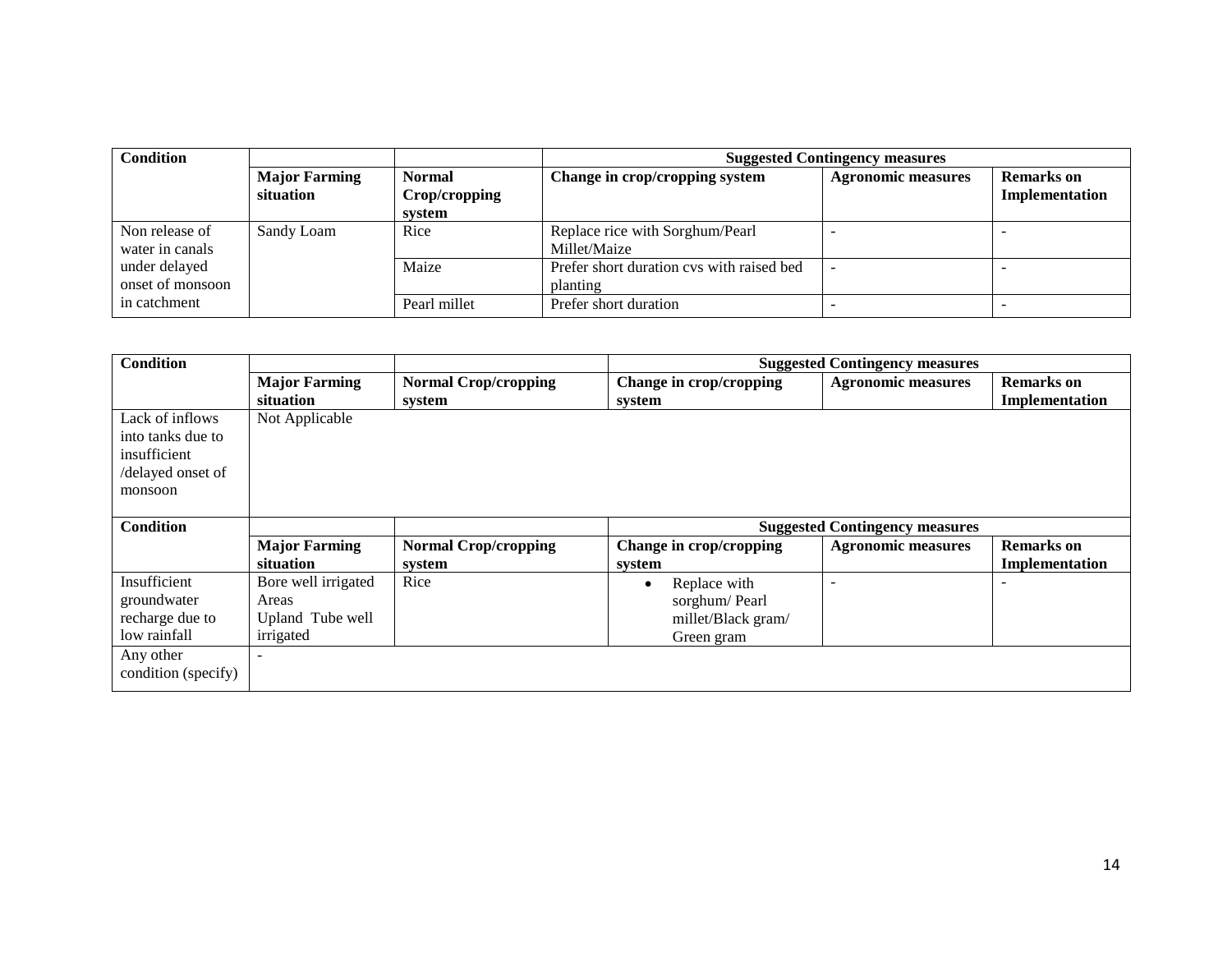|  | 2.2 Unusual rains (untimely, unseasonal etc) (for both rainfed and irrigated situations) |  |  |  |  |  |  |
|--|------------------------------------------------------------------------------------------|--|--|--|--|--|--|
|--|------------------------------------------------------------------------------------------|--|--|--|--|--|--|

| <b>Condition</b>                                                                  | <b>Suggested contingency measure</b>                  |                                                       |                        |                          |  |  |  |
|-----------------------------------------------------------------------------------|-------------------------------------------------------|-------------------------------------------------------|------------------------|--------------------------|--|--|--|
| <b>Continuous high</b><br>rainfall in a short<br>span leading to<br>water logging | <b>Vegetative stage</b>                               | <b>Flowering stage</b>                                | Crop maturity stage    | Post harvest             |  |  |  |
| Rice                                                                              | Strengthening the bunds                               | Strengthening the bunds                               | Drain out excess water | ÷,                       |  |  |  |
| Maize                                                                             | Drain out excess water and<br>strengthening the bunds | Drain out excess water and<br>strengthening the bunds | Drain out excess water | $\overline{a}$           |  |  |  |
| Pearl Millet                                                                      | Drain out excess water and<br>strengthening the bunds | Drain out excess water and<br>strengthening the bunds | Drain out excess water | $\overline{\phantom{0}}$ |  |  |  |
| Sorghum                                                                           | Drain out excess water and<br>strengthening the bunds | Drain out excess water and<br>strengthening the bunds | Drain out excess water | $\overline{\phantom{a}}$ |  |  |  |
| Horticulture                                                                      |                                                       |                                                       |                        |                          |  |  |  |
| Ber                                                                               |                                                       |                                                       |                        |                          |  |  |  |
| Aonla                                                                             | Drain out excess water                                |                                                       |                        |                          |  |  |  |
| Mango                                                                             |                                                       |                                                       |                        |                          |  |  |  |
| <b>Heavy rainfall</b><br>with high speed<br>winds in a short<br>$span^2$          | Not Applicable                                        |                                                       |                        |                          |  |  |  |
| <b>Outbreak of pests</b><br>and diseases due<br>to unseasonal<br>rains            | Need based and recommended plant protection measures. |                                                       |                        |                          |  |  |  |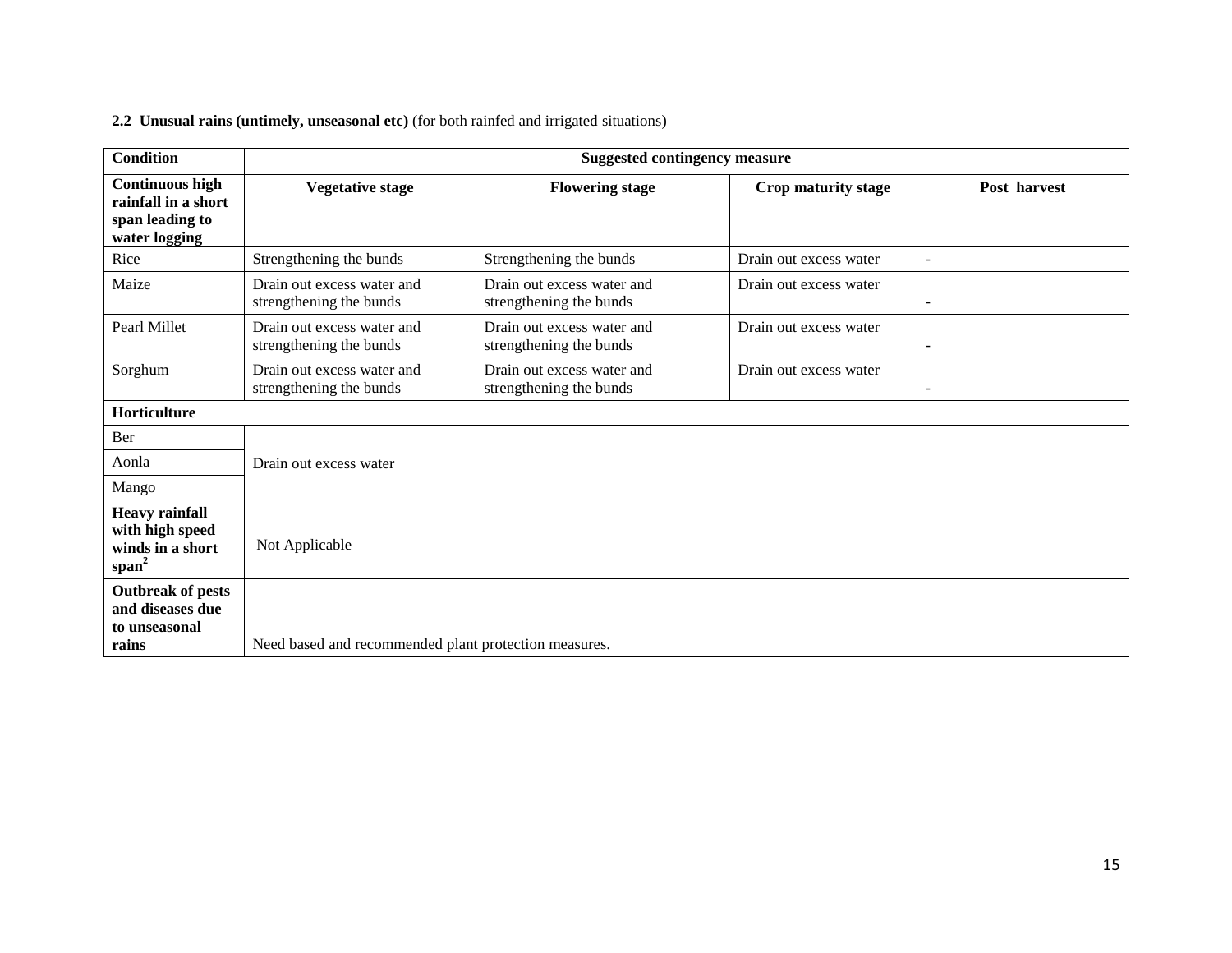#### **2.3 Floods- Not applicable**

| <b>Condition</b>                                            | Suggested contingency measure   |                  |                           |            |  |  |
|-------------------------------------------------------------|---------------------------------|------------------|---------------------------|------------|--|--|
| Transient water logging/ partial<br>inundation <sup>1</sup> | <b>Seedling / nursery stage</b> | Vegetative stage | <b>Reproductive stage</b> | At harvest |  |  |
| Continuous submergence                                      |                                 |                  |                           |            |  |  |
| for more than 2 days <sup>2</sup>                           |                                 |                  |                           |            |  |  |
| Sea water intrusion <sup>3</sup>                            | -                               |                  |                           |            |  |  |

#### **2.4 Extreme events: Heat wave / Cold wave/Frost/ Hailstorm /Cyclone**

| <b>Extreme event type</b>     | Suggested contingency measure <sup>r</sup> |                                                                       |                                                                                  |                          |  |
|-------------------------------|--------------------------------------------|-----------------------------------------------------------------------|----------------------------------------------------------------------------------|--------------------------|--|
|                               | Seedling / nursery stage                   | <b>Vegetative stage</b>                                               | <b>Reproductive stage</b>                                                        | At harvest               |  |
| <b>Heat Wave</b>              | Not Applicable                             |                                                                       |                                                                                  |                          |  |
| Cold wave                     |                                            |                                                                       |                                                                                  |                          |  |
| Pigeon pea                    | -                                          |                                                                       | Provide light irrigation if possible                                             | $\overline{\phantom{a}}$ |  |
| Mustard                       |                                            |                                                                       | 2% Urea spray<br>Apply control measures for Aphids                               | $\overline{\phantom{a}}$ |  |
|                               | $\overline{\phantom{0}}$                   | Plant protection for<br>early/late blight<br>Provide light irrigation | Plant protection for early/late blight<br>Provide light irrigation<br>Fumigation |                          |  |
| Potato                        |                                            | Fumigation                                                            |                                                                                  |                          |  |
| Frost                         | Not Applicable                             |                                                                       |                                                                                  |                          |  |
| <b>Hailstorm</b>              | Not Applicable                             |                                                                       |                                                                                  |                          |  |
| <b>Cyclone Not Applicable</b> | Not Applicable                             |                                                                       |                                                                                  |                          |  |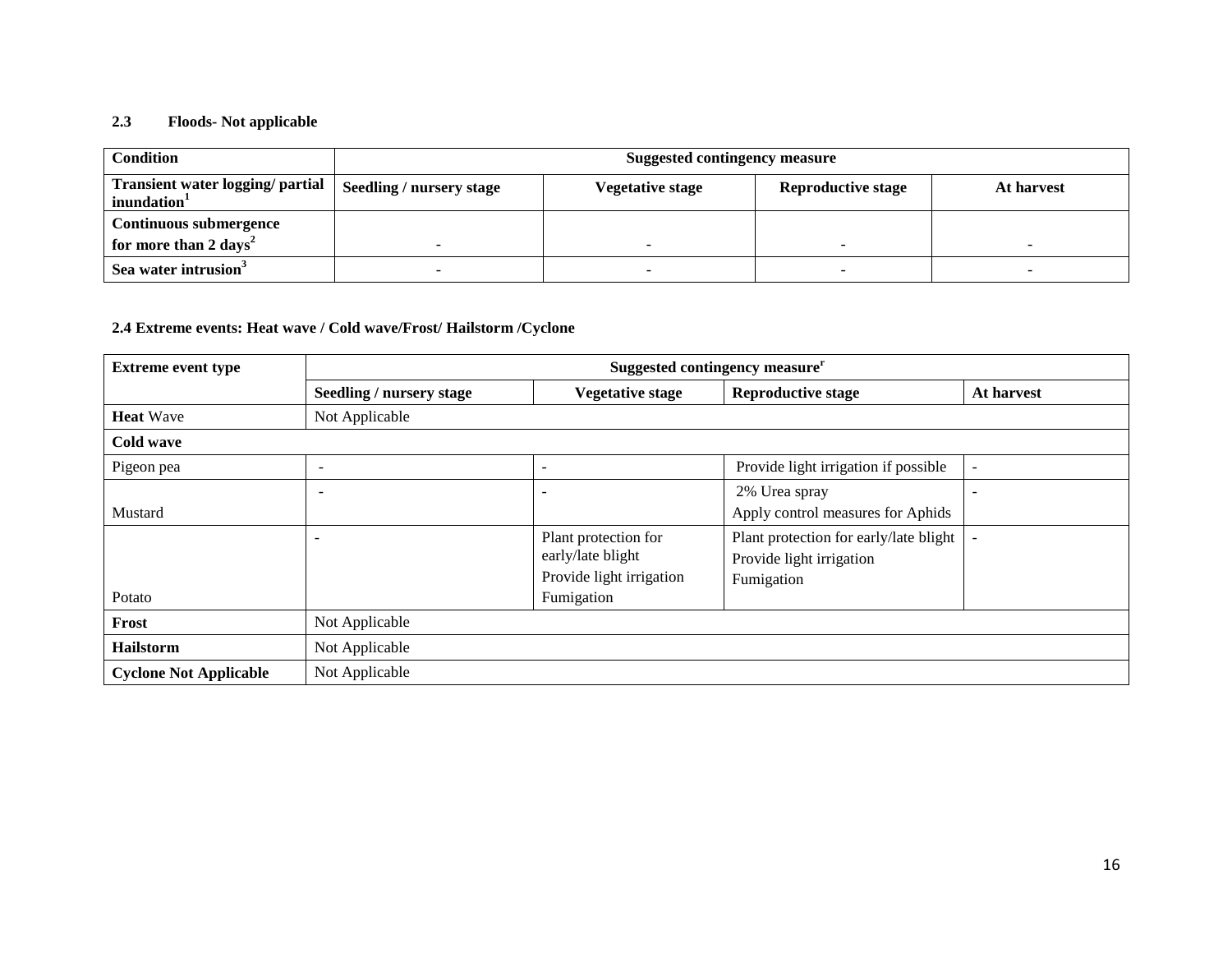## **2.5 Contingent strategies for Livestock, Poultry & Fisheries**

#### **2.5.1 Livestock**

|                                        |                                                                                                                                                                                                                                                                                                                                                                                                                                                                                                                                                                                                                                                                                                                                                                                                                                                                                                           | <b>Suggested contingency measures</b>                                                                                                                                                                                                                                                                                                                                                                                                                                                                                                                                                                                                                                                                                                                                                                                                                                                                                                                                                                                                                                                                                                                                                                                                                                                                                                                                                                         |                                                                                                                                                                                                                                                                                                                |  |
|----------------------------------------|-----------------------------------------------------------------------------------------------------------------------------------------------------------------------------------------------------------------------------------------------------------------------------------------------------------------------------------------------------------------------------------------------------------------------------------------------------------------------------------------------------------------------------------------------------------------------------------------------------------------------------------------------------------------------------------------------------------------------------------------------------------------------------------------------------------------------------------------------------------------------------------------------------------|---------------------------------------------------------------------------------------------------------------------------------------------------------------------------------------------------------------------------------------------------------------------------------------------------------------------------------------------------------------------------------------------------------------------------------------------------------------------------------------------------------------------------------------------------------------------------------------------------------------------------------------------------------------------------------------------------------------------------------------------------------------------------------------------------------------------------------------------------------------------------------------------------------------------------------------------------------------------------------------------------------------------------------------------------------------------------------------------------------------------------------------------------------------------------------------------------------------------------------------------------------------------------------------------------------------------------------------------------------------------------------------------------------------|----------------------------------------------------------------------------------------------------------------------------------------------------------------------------------------------------------------------------------------------------------------------------------------------------------------|--|
|                                        | <b>Before the event</b>                                                                                                                                                                                                                                                                                                                                                                                                                                                                                                                                                                                                                                                                                                                                                                                                                                                                                   | During the event                                                                                                                                                                                                                                                                                                                                                                                                                                                                                                                                                                                                                                                                                                                                                                                                                                                                                                                                                                                                                                                                                                                                                                                                                                                                                                                                                                                              | After the event                                                                                                                                                                                                                                                                                                |  |
| <b>Drought</b>                         |                                                                                                                                                                                                                                                                                                                                                                                                                                                                                                                                                                                                                                                                                                                                                                                                                                                                                                           |                                                                                                                                                                                                                                                                                                                                                                                                                                                                                                                                                                                                                                                                                                                                                                                                                                                                                                                                                                                                                                                                                                                                                                                                                                                                                                                                                                                                               |                                                                                                                                                                                                                                                                                                                |  |
| Feed and<br>Fodder<br>availabilit<br>y | Top dressing of N in 2-3 split doses $@$<br>20-25 kg N/ha in common property<br>resources (CPRs) or private property<br>resources (PPRs) like waste and<br>degraded lands with the monsoon<br>pattern for higher biomass production<br>Promote cultivation of short duration<br>of<br>fodder<br>sorghum/Pearl<br>crops<br>millet/maize suitable to the district<br>Sowing of fodder crops like Stylo and<br>Cenchrus on bunds so as to provide<br>fodder and strengthening of bunds<br>Avoid burning of wheat and paddy straw<br>and storing as dry fodder for future use<br>Proper drying, bailing and densification<br>of harvested dry fodder for transport to<br>the needy villages<br>Complete feed preparation using Pigeon<br>pea stalks may be exploited<br>Preserving maize fodder as silage for<br>future use<br>Establishment of silvi-pastoral system in<br>CPRs with Stylosanthus hamata and | Harvest and use biomass of dried up crops (Sorghum, pearl millet, Maize,<br>Rice, Wheat, pea, chick pea etc) material as fodder.<br>Harvest the tree fodder (Neem, Subabul, Acasia, Pipal etc) and<br>unconventional feeds resources available and use as fodder for livestock<br>$(LS)$ .<br>Available feed and fodder should be cut from CPRs and stall fed in order<br>to reduce the energy requirements of the animals<br>In case of mild drought, the available dry fodder may be enriched with<br>urea and molasses and the productive livestock should be supplemented<br>with vitamin & minerals mixture.<br>The available silage may be used as green fodder supplement for high<br>yielders and pregnant animals<br>In case of severe drought, UMMB, hay, concentrates and vitamin &<br>mineral mixture should be transported to the needy areas from the reserves<br>at the district level initially and latter stages from the near by districts. All<br>the hay should be enriched with 2% Urea molasses solution or 1%<br>common salt solution and fed to LS<br>Herd should be split and supplementation should be given only to the<br>highly productive and breeding animals<br>Provision of emergency grazing/feeding (Cow-calf camps or other special<br>arrangements to protect high productive & breeding stock)<br>Available kitchen waste should be mixed with dry fodder while feeding | Green and concentrates<br>supplementation should<br>be provided to all the<br>animals.<br>Short duration fodder<br>crops of should be sown<br>in unsown and crop failed<br>areas where no further<br>routine crop sowing is not<br>possible<br>cultivation of<br>Promote<br>fodder crops during Rabi<br>season |  |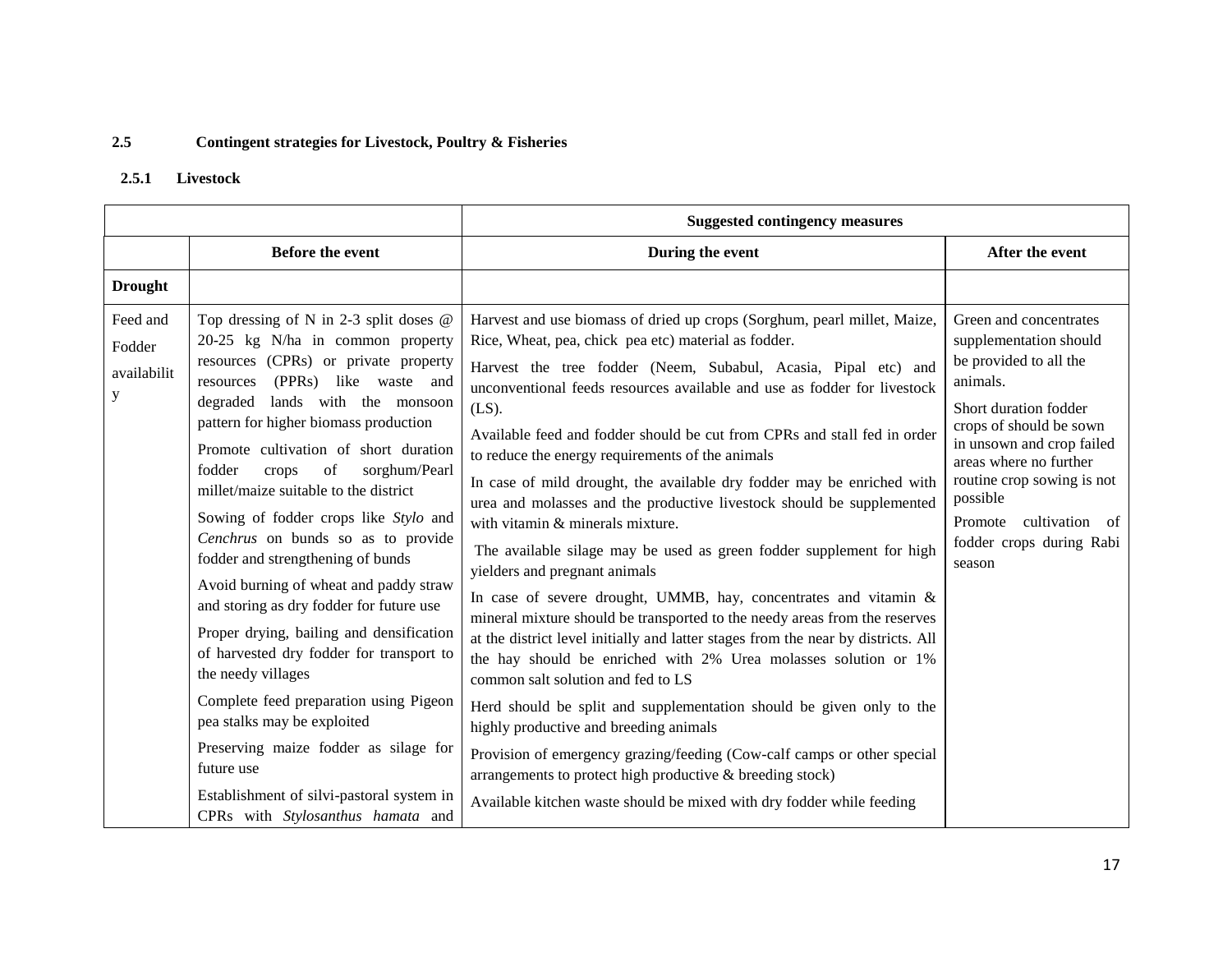|                                           | Cenchrus<br>ciliaris<br>with<br>as<br>grass<br>leucocephala<br>Leucaena<br>as<br>tree<br>component<br>Creation of permanent fodder, feed and<br>fodder seed banks in all drought prone<br>villages                                                                                                                                                                                                                                                                                                                                                                                                                                           | Arrangements should be made for mobilization of small ruminants across<br>the districts where no drought exits with subsidized road/rail<br>transportation and temporary shelter provision for the shepherds<br>Unproductive livestock should to be culled during severe drought<br>Create transportation and marketing facilities for the culled and<br>unproductive animals (10000-20000 animals) in case of severe drought<br>Subsidized loans (5-10 crores) should be provided to the livestock keepers<br>for purchase of supplements, concentrate feed ingredients etc., in case of<br>severe drought                                                                                                                                                                                                                    |                                                                                                                                          |
|-------------------------------------------|----------------------------------------------------------------------------------------------------------------------------------------------------------------------------------------------------------------------------------------------------------------------------------------------------------------------------------------------------------------------------------------------------------------------------------------------------------------------------------------------------------------------------------------------------------------------------------------------------------------------------------------------|--------------------------------------------------------------------------------------------------------------------------------------------------------------------------------------------------------------------------------------------------------------------------------------------------------------------------------------------------------------------------------------------------------------------------------------------------------------------------------------------------------------------------------------------------------------------------------------------------------------------------------------------------------------------------------------------------------------------------------------------------------------------------------------------------------------------------------|------------------------------------------------------------------------------------------------------------------------------------------|
| Cyclone<br>& Floods                       |                                                                                                                                                                                                                                                                                                                                                                                                                                                                                                                                                                                                                                              | NA                                                                                                                                                                                                                                                                                                                                                                                                                                                                                                                                                                                                                                                                                                                                                                                                                             |                                                                                                                                          |
| Heat<br>$\boldsymbol{\&}$<br>Cold<br>wave | In villages which are chronically prone<br>to heat waves the following permanent<br>measures are suggested<br>Plantation of trees like Neem,<br>$\mathbf{i}$<br>Pipal, Subabul around the<br>shed<br>Spreading<br>of<br>$\rm ii)$<br>husk/straw/coconut leaves<br>on the roof of the shed<br>iii) Water sprinklers / foggers in<br>the animal shed<br>iv) Application of white reflector<br>paint on the roof to reduce<br>thermal radiation effect<br>Cold wave : Covering all the wire<br>meshed walls / open area with gunny<br>bags/ polyethylene sheets with a<br>mechanism for lifting during the day<br>time and closing during night | Allow the animals preferably early in the morning or late in the<br>evening for grazing during heat waves<br>Allow for grazing between 10AM to 3PM during cold waves<br>Feed green fodder/silage / concentrates during day time and<br>roughages / hay during night time in case of heat waves<br>Add 25-50 ml of edible oil in concentrates per kg and fed to the<br>animal during cold waves<br>Apply / sprinkle lime powder $(5-10)$ g per square feet) in the animal<br>shed during cold waves to neutralize ammonia accumulation<br>Put on the foggers / sprinklers during heat weaves and heaters<br>during cold waves in case of high productive animals<br>In severe cases, vitamin 'C' (5-10ml per litre) and electrolytes<br>(Electral powder @ 20g per litre) should be added in water during<br>severe heat waves. | Green and concentrates<br>supplementation should be<br>provided to all the animals.<br>Allow the animals for grazing<br>(normal timings) |
| <b>Health</b><br>and                      | List out the endemic diseases (species<br>wise) in that district and store vaccines                                                                                                                                                                                                                                                                                                                                                                                                                                                                                                                                                          | <b>Constitution of Rapid Action Veterinary Force</b>                                                                                                                                                                                                                                                                                                                                                                                                                                                                                                                                                                                                                                                                                                                                                                           | Conducting mass animal health<br>camps                                                                                                   |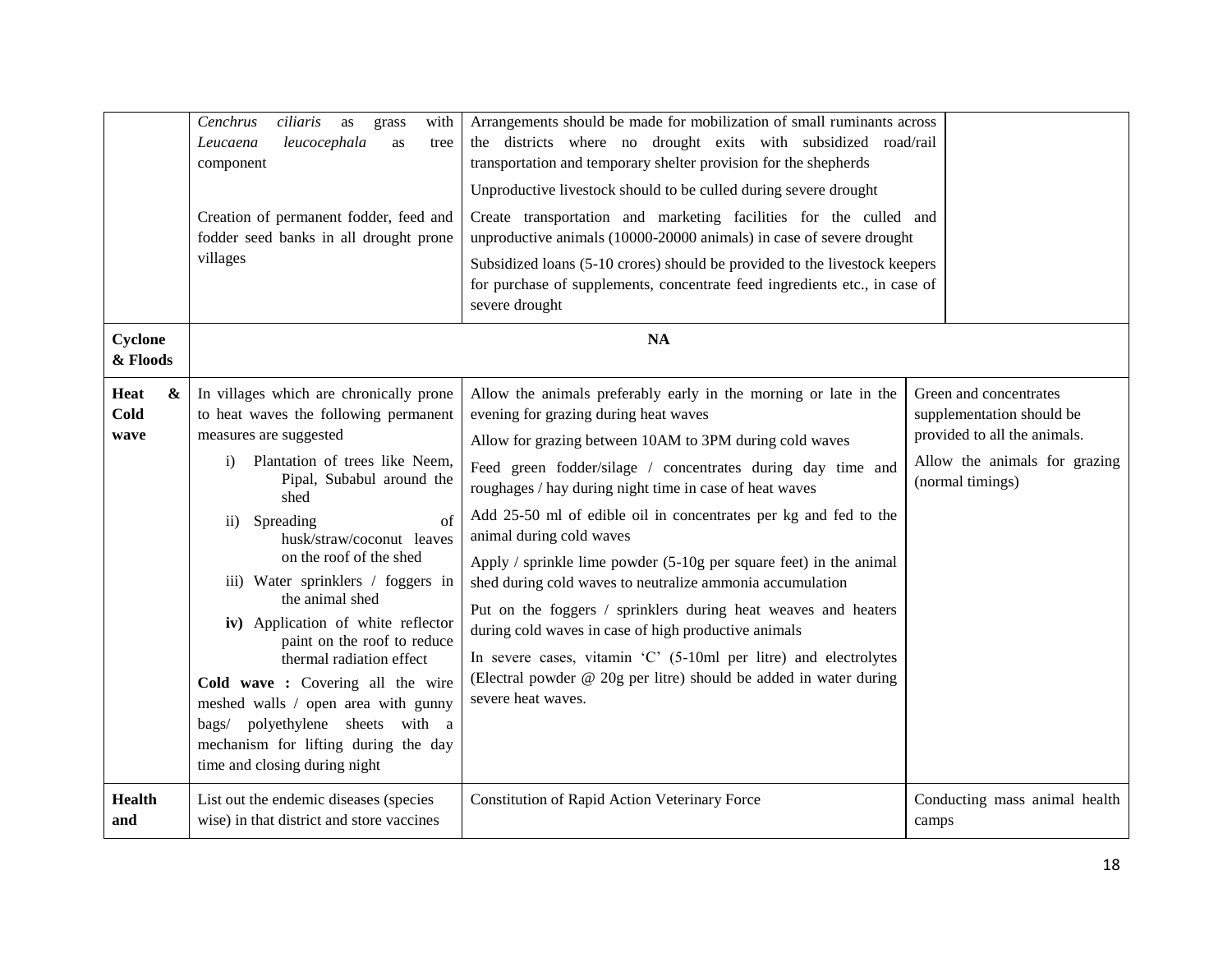| <b>Disease</b>    | for those diseases                                                                                                                                                                                                                 | Procurement of emergency medicines and medical kits                                                                                                                                      | Conducting fertility camps                                                                                |
|-------------------|------------------------------------------------------------------------------------------------------------------------------------------------------------------------------------------------------------------------------------|------------------------------------------------------------------------------------------------------------------------------------------------------------------------------------------|-----------------------------------------------------------------------------------------------------------|
| managem<br>ent    | Timely vaccination (as per enclosed<br>vaccination schedule) against all<br>endemic diseases<br>Surveillance and disease monitoring<br>network to be established at Joint<br>Director (Animal Husbandry) office in<br>the district | Performing ring vaccination (8 km radius) in case of any outbreak<br>Restricting movement of livestock in case of any epidemic<br>Rescue of sick and injured animals and their treatment | Mass deworming camps                                                                                      |
| <b>Insurance</b>  | Insurance policy for loss of production<br>due to drought may be developed<br>Encouraging insurance of livestock                                                                                                                   | Listing out the details of the dead animals and loss of production in<br>high yielders                                                                                                   | Submission for insurance claim<br>and availing insurance benefit<br>Purchase of new productive<br>animals |
| Drinking<br>water | Identification of water resources<br>Rain water harvesting and create water<br>bodies/watering points (when water is<br>scarce use only as drinking water for<br>animals)                                                          | Restrict wallowing of animals in water bodies/resources<br>Provision of wholesome clean drinking water at least 3 times in a<br>day                                                      | Bleach (0.1%) drinking water /<br>water sources<br>Provide clean drinking water                           |

**2.5.2 Poultry** 

|                                    | <b>Suggested contingency measures</b>                                                                                    |                                                                                                                                                         |                                             |  |
|------------------------------------|--------------------------------------------------------------------------------------------------------------------------|---------------------------------------------------------------------------------------------------------------------------------------------------------|---------------------------------------------|--|
|                                    | <b>Before the event</b>                                                                                                  | During the event                                                                                                                                        | After the event                             |  |
| <b>Drought</b>                     |                                                                                                                          |                                                                                                                                                         |                                             |  |
| Shortage of<br>feed<br>ingredients | Storing of house hold grain like maize,<br>broken rice, pearl millet etc, in to use as<br>feed in case of severe drought | Supplementation only for productive birds with house<br>hold grain<br>Supplementation of shell grit (calcium) for laying birds<br>Culling of weak birds | Supplementation to all<br>survived<br>birds |  |
| Drinking water                     | Rain water harvesting                                                                                                    | Sanitation of drinking water                                                                                                                            | Give sufficient water as per the            |  |